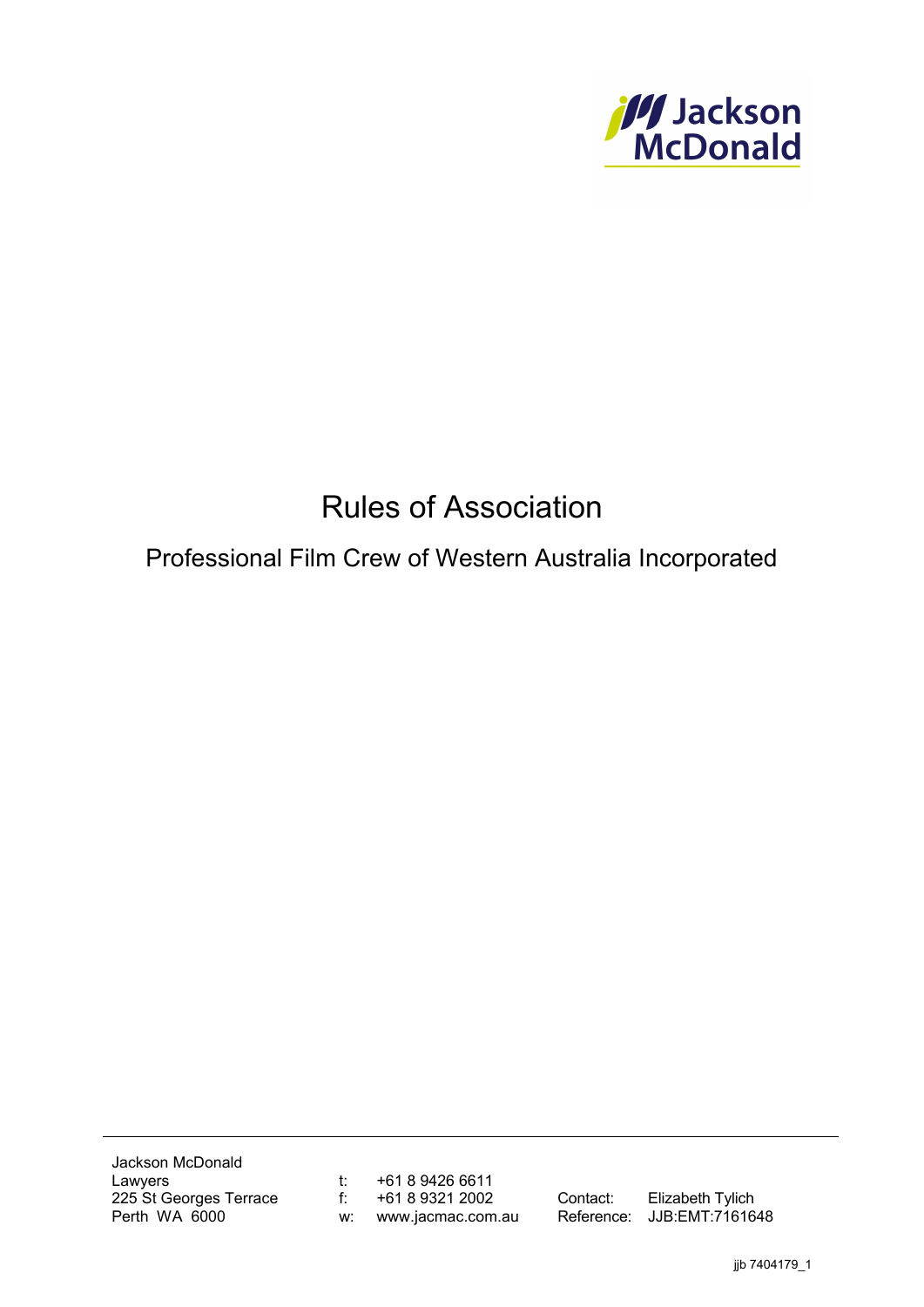# Table of contents

| 1.  |  |
|-----|--|
| 2.  |  |
| 3.  |  |
| 4.  |  |
| 5.  |  |
| 6.  |  |
| 7.  |  |
| 8.  |  |
| 9.  |  |
| 10. |  |
| 11. |  |
| 12. |  |
| 13. |  |
| 14. |  |
| 15. |  |
| 16. |  |
| 17. |  |
| 18. |  |
| 19. |  |
| 20. |  |
| 21. |  |
| 22. |  |
| 23. |  |
| 24. |  |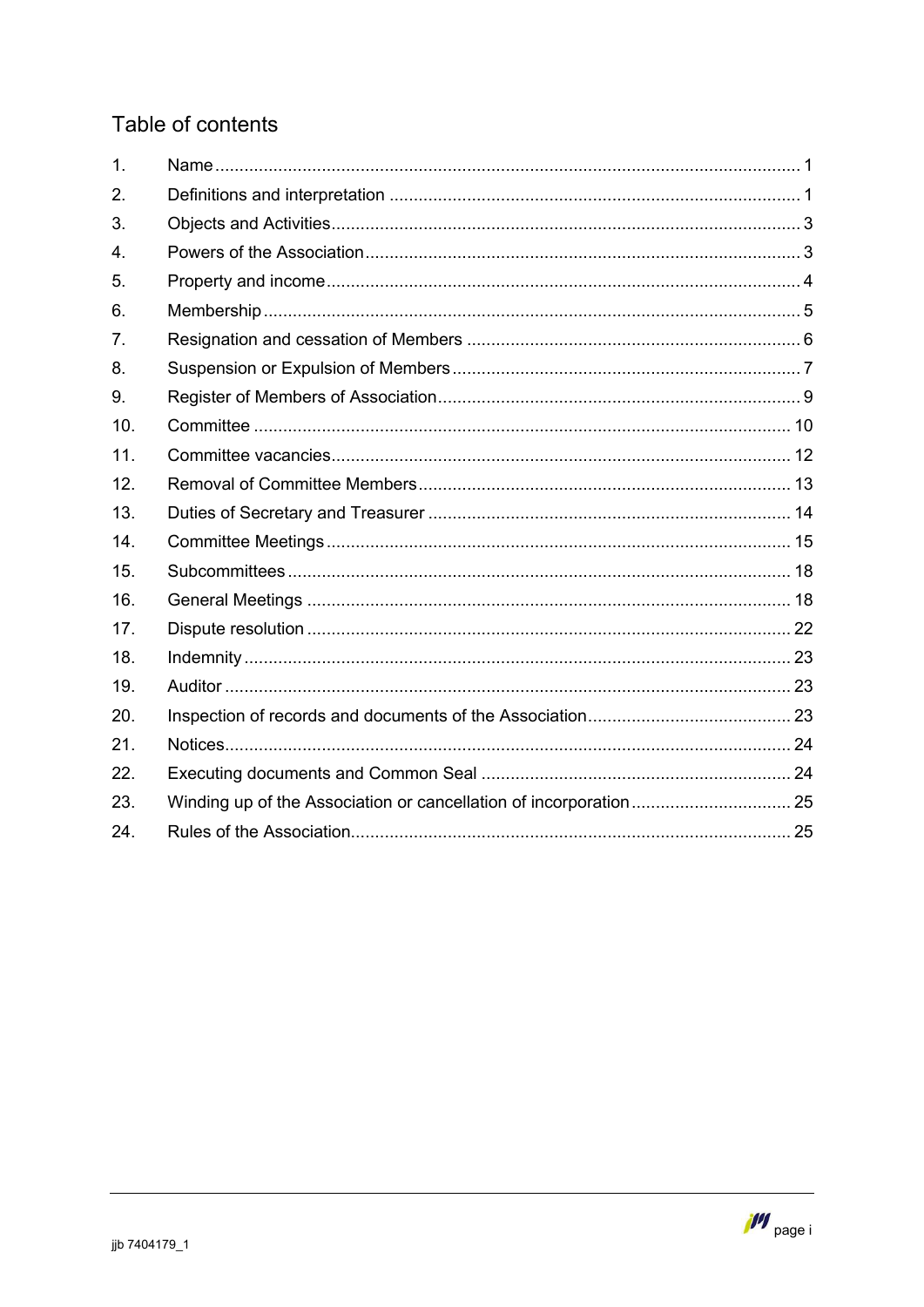# **Professional Film Crew of Western Australia Incorporated**

# **Rules of Association**

# **1. Name**

<span id="page-2-0"></span>The name of the Association is **Professional Film Crew of Western Australia Incorporated**.

# <span id="page-2-1"></span>**2. Definitions and interpretation**

# 2.1 **Definitions**

In these rules, unless the contrary intention appears:

**ACNC Act** means the *Australian Charities and Not-for-profits Commission Act 2012* (Cth).

**Act** means the *Associations Incorporation Act 2015* (WA).

**Annual General Meeting** means a meeting convened under rule [16.1\(a\)](#page-19-2).

**Annual Subscription Fee** has the meaning given to that term in rule [6.4](#page-7-1).

**Appealing Member** has the meaning given to that term in rule [8.2\(a\)](#page-9-0).

**Associate Member** means a Member meeting the eligibility criteria under rule [6.2\(b\)](#page-6-1).

**Association** means the association referred to in rule [1](#page-2-0) being Professional Film Crew of Western Australia Incorporated.

**Auditor** means the auditor, if any, of the Company appointed under rule [19](#page-24-1);

**Business Day** means a day which is not a Saturday, Sunday or public holiday in Perth, Western Australia.

**Committee** means the management committee of the Association established under rule [10](#page-11-0).

**Committee Member** means a member of the Committee.

**Committee Meeting** means a meeting of the Committee.

**Financial Year** means each consecutive 12 month period commencing on 1 November and expiring on 31 October in the following calendar year.

**Friends of the Association** means a Member meeting the eligibility criteria under rule  $6.2(c)$ 

**Full Member** means a Member meeting the eligibility criteria under rule [6.2\(a\)](#page-6-3).

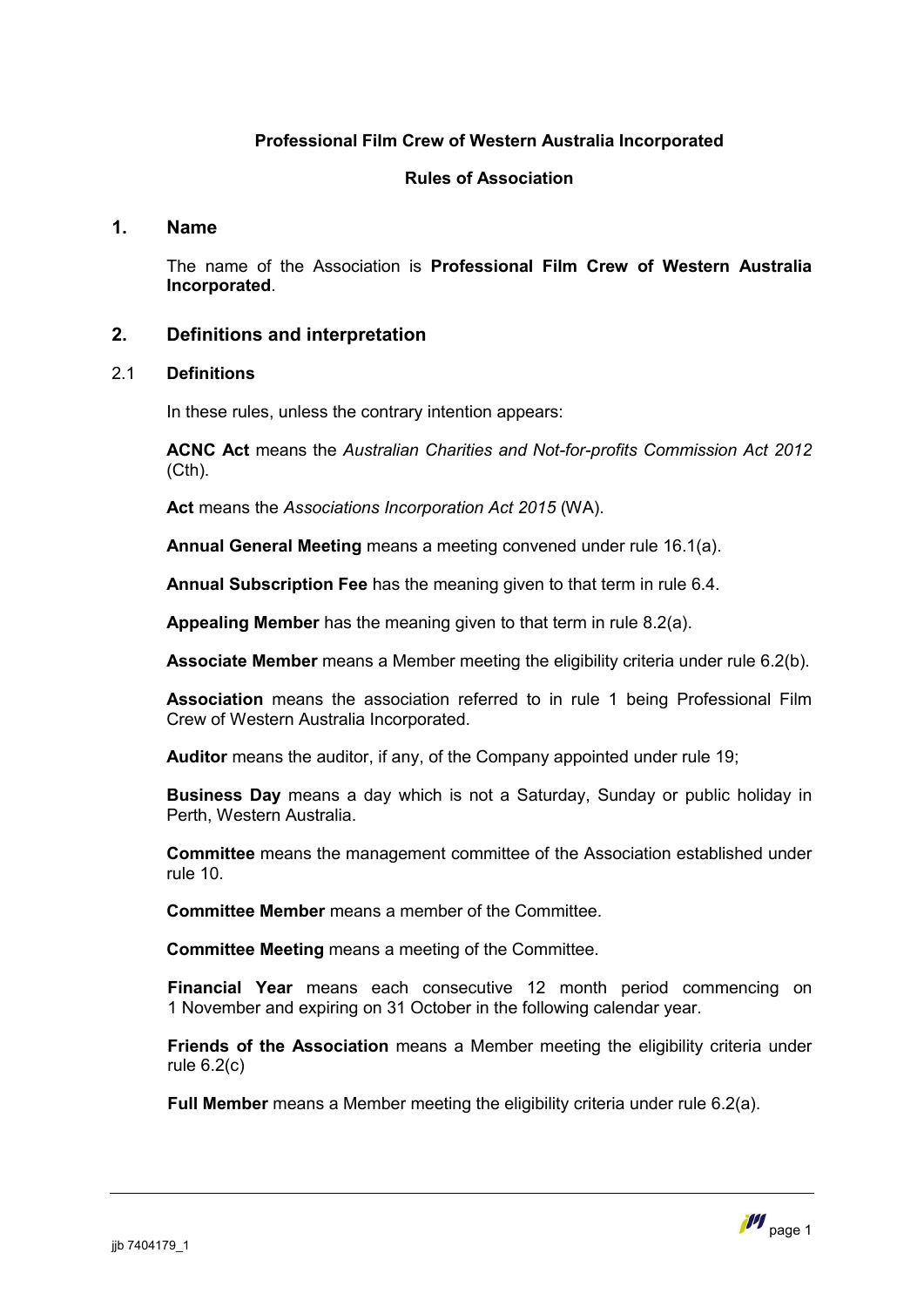**General Meeting** means a meeting of the Members for the purpose of conducting the business of the Association and includes an Annual General Meeting and a Special General Meeting.

**Member** means a member of the Association.

**Objects** means the objects of the Association as set out in rule [3](#page-4-0).

**Register of Members** means the register of Members referred to in rule [9.1](#page-10-1).

**Rules** means these rules of the Association.

**Special General Meeting** means a General Meeting other than an Annual General Meeting.

**Special Resolution** means a resolution of the Association passed at a General Meeting by not less than 75% of the Members entitled to vote, present and voting at the General Meeting, of which written notice has been provided in accordance with rule [16.3](#page-20-0).

**Subcommittee** means a subcommittee of the Committee established under rule [15](#page-19-0).

#### 2.2 **Interpretation**

In these Rules, unless the context requires otherwise:

- (a) a reference to any legislation or provision, division or subdivision of any legislation includes any amendment to that legislation, provision, division or subdivision, any consolidation or replacement of that legislation, provision, division or subdivision and any subordinate legislation made under that legislation, provision, division or subdivision;
- (b) a reference to a person includes a reference to a company, trust, partnership, incorporated association, organisation and entity;
- (c) a reference to a Member present at a General Meeting or Committee Meeting is a reference to a Member present in person or by proxy;
- (d) a reference to writing and written includes printing, lithography, electronic documents and other ways of representing or reproducing words in a visible form;
- (e) the singular (including defined terms) includes the plural and the plural includes the singular;
- (f) the words "includes", "including" and similar words, are not words of limitation and do not restrict the interpretation of a word or phrase in these Rules;
- (g) a word importing any gender includes every other gender;
- (h) headings are used for convenience only and do not affect the interpretation of these Rules; and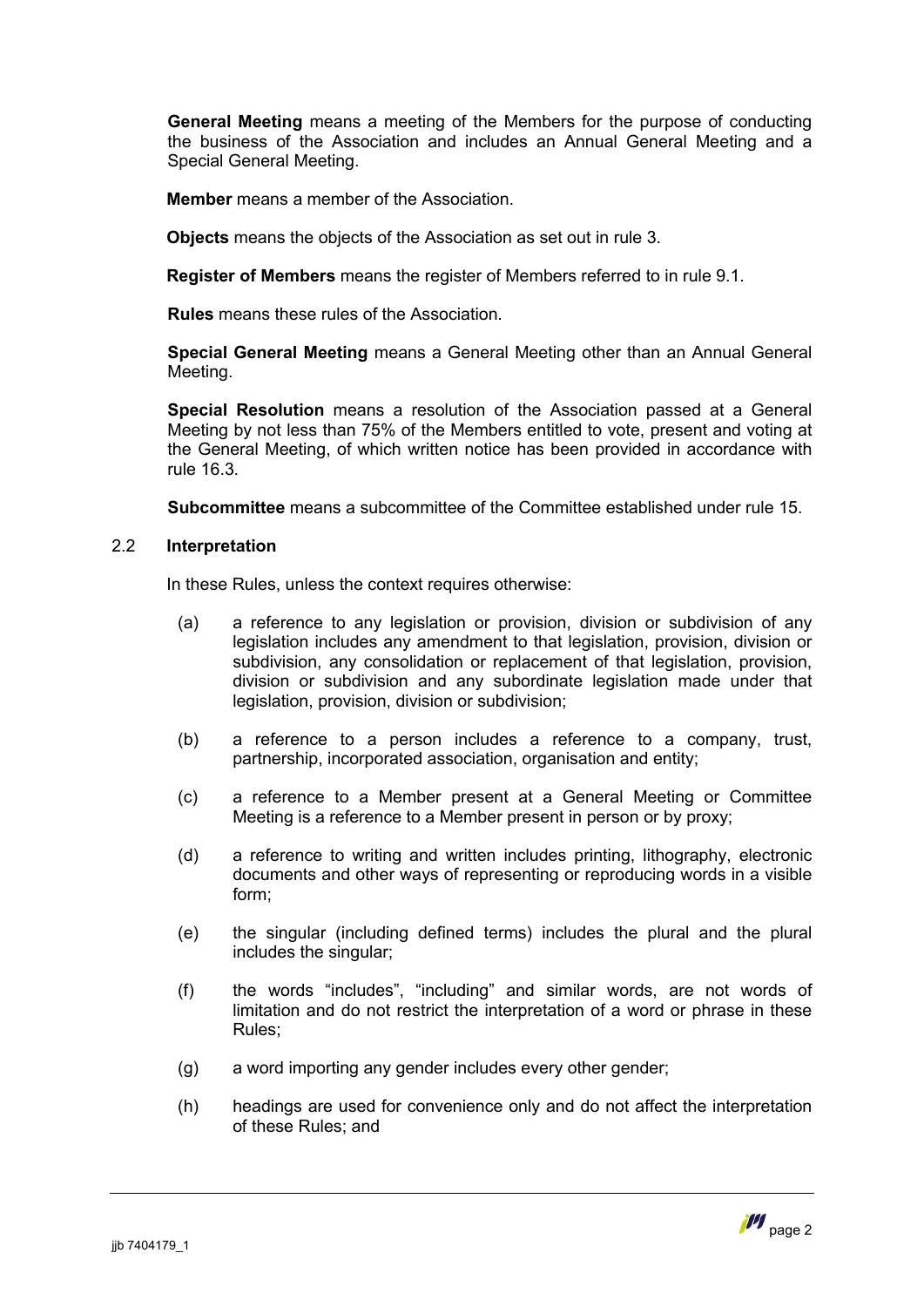(i) if a word or phrase is defined, other grammatical forms of that word or phrase have a corresponding meaning.

# <span id="page-4-0"></span>**3. Objects and Activities**

# 3.1 **Objects**

The Objects of the Association are to promote the interests of the Professional Film Crew of Western Australia Incorporated by:

- (a) providing representation for professional film crew within the screen sector, creative industries and wider Western Australian community;
- (b) working collaboratively with other like-minded industry associations and individuals to secure a sustainable Western Australian film industry;
- (c) lobbying government and private enterprise for suitable film industry infrastructure;
- (d) endeavouring to build a strong sense of community for members of the Association through continuing communications, support and social activities;
- (e) encouraging members of the Association to continually achieve the highest level of professional standards through provision of information, networking opportunities and further training;
- (f) supporting the promotion of Western Australia as a unique filming location; and
- (g) undertaking any activity that the Committee shall from time to time determine to be in furtherance of the Objects of the Association.

# 3.2 **Activities of the Association**

The Association must operate solely for the purpose of promoting and advancing the Objects. However, the Association is not required to promote all of the particular Objects at the same time or in any particular order and may, in its absolute discretion, determine the level and amount of promotion, funding or any other support which should be applied to any of the particular Objects at any given time.

# **4. Powers of the Association**

<span id="page-4-1"></span>The Association has the powers conferred on it by the Act, including the power to:

- (a) acquire, hold, deal with, and dispose of any real or personal property;
- (b) open and operate bank accounts;
- (c) invest any money of the Association not immediately required in any security authorised by law for the investment of trust money;
- (d) borrow money upon such terms and conditions as the Committee thinks fit;

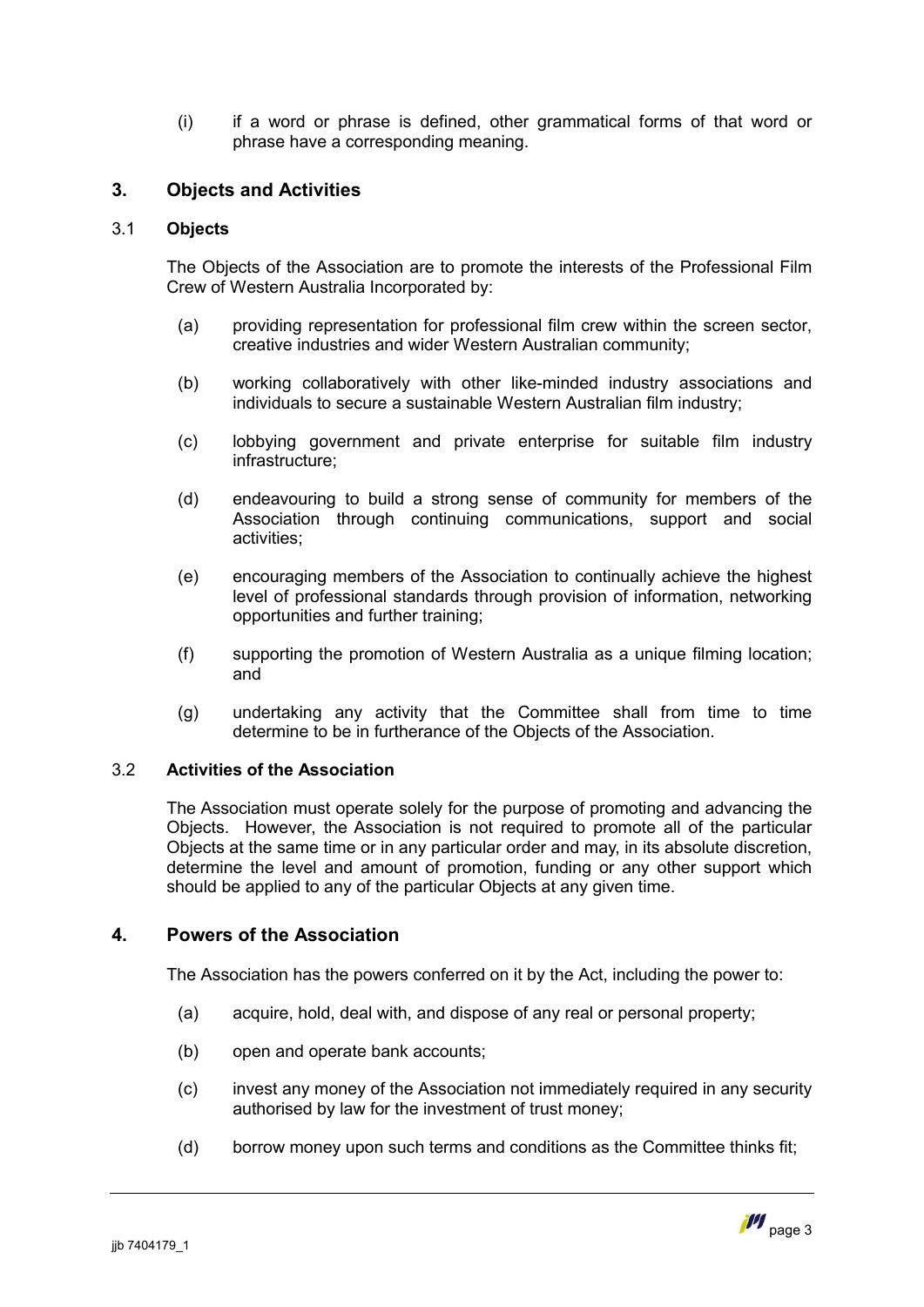- (e) give such security for the discharge of liabilities incurred by the Association as the Committee thinks fit;
- (f) appoint agents to transact any business of the Association on its behalf;
- (g) enter into any contract it considers necessary or desirable;
- (h) appoint, employ and dismiss any staff of the Association as required and on such terms and conditions as the Committee sees fit; and
- (i) do all such other things as the Committee deems to be necessary, incidental or conducive to the attainment of the Objects and the exercise of the above powers.

# <span id="page-5-0"></span>**5. Property and income**

# 5.1 **Members not to profit**

<span id="page-5-1"></span>The property and income of the Association must be applied solely towards the promotion of the Objects of the Association and no part of that property or income may be paid or otherwise distributed, directly or indirectly, to any Member, except in good faith in the promotion of those Objects.

# 5.2 **Remuneration**

Rule [5.1](#page-5-1) does not prevent:

- (a) the payment in good faith of remuneration to any Member, officer, employee or agent of the Association or other person in return for services authorised by the Committee and rendered to the Association;
- (b) the payment of interest at a rate not exceeding the amount charged by the bank for the time being of the Association on overdraft accommodation of the same amount on any money lent by a Member to the Association;
- (c) the payment of reasonable and proper rent for premises leased or let by a Member to the Association;
- (d) the payment of out of pocket expenses incurred by an authorised Member or other authorised person on behalf of the Association;
- (e) the payment of out of pocket expenses incurred by a Committee Member for travel and accommodation in connection with the performance of that Committee Member's functions; or
- (f) the payment of remuneration in good faith to any Committee Member under rule [10.7](#page-13-1).

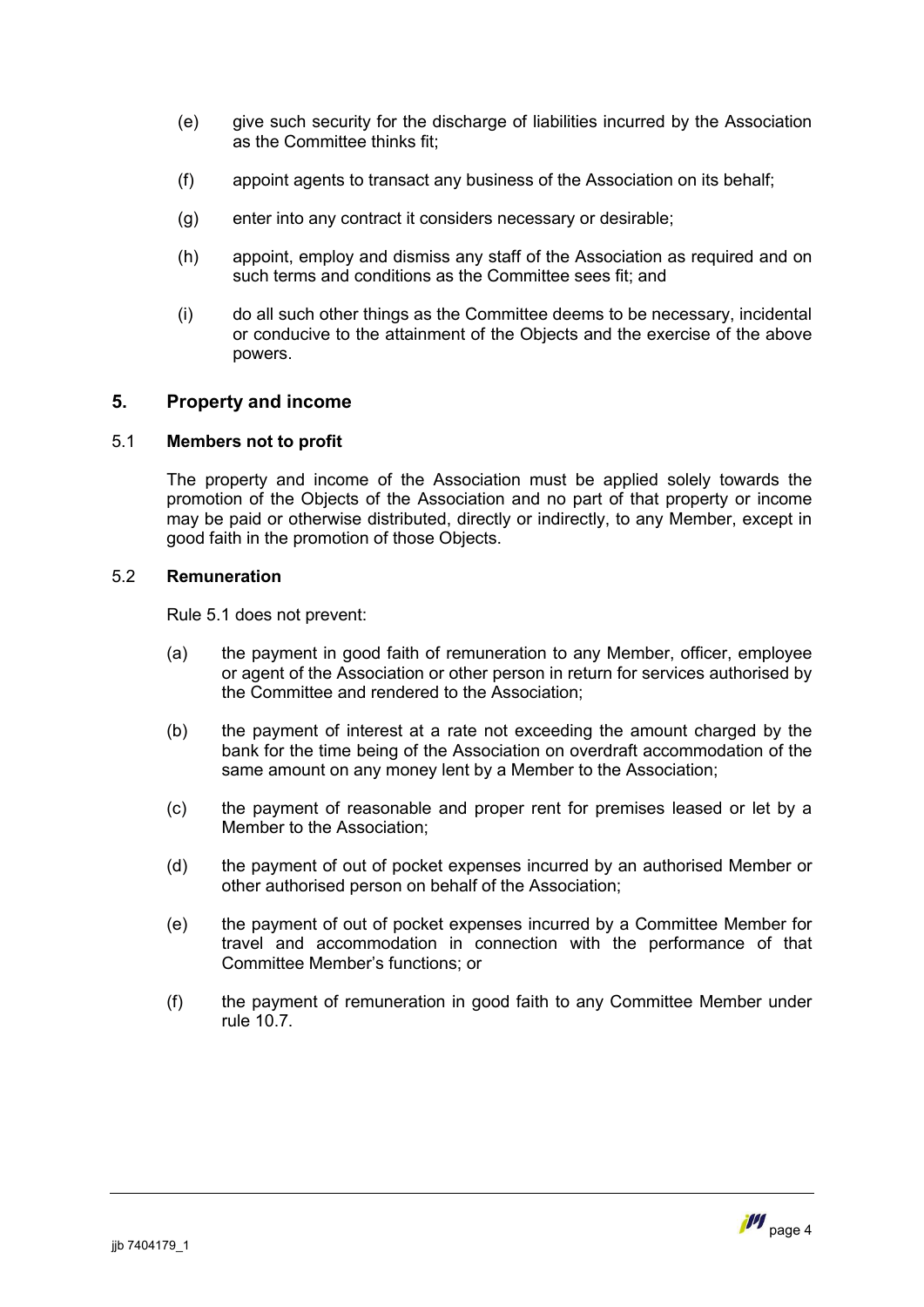# <span id="page-6-0"></span>**6. Membership**

# 6.1 **Classes of Membership**

- (a) The Association consists of:
	- (i) Full Members;
	- (ii) Associate Members; and
	- (iii) Friends of the Association.
- (b) The number of members of any class is not limited unless otherwise approved by resolution at a general meeting.

# 6.2 **Eligibility**

- <span id="page-6-3"></span>(a) Full Membership of the Association is open to any natural person who resides in Western Australia and works professionally in the film and television industry, who has attained a minimum of 26 weeks paid employment on two or more commercial projects IN THE PRODUCTION ROLE(S) THEY WISH TO BE LISTED.
- <span id="page-6-1"></span>(b) Associate membership of the Association is open to individuals related to the film and television industry who fall outside the criteria for Full Membership set by the Association.
- <span id="page-6-2"></span>(c) Friends of the Association membership is open to individuals, organisations and businesses with an interest in the aims and objectives of the Association.

# 6.3 **Applying for Membership**

- <span id="page-6-4"></span>(a) A person who wishes to become a Member must:
	- (i) apply for Membership to the Committee online, in such form as the Committee from time to time directs; and
	- (ii) be proposed by one Committee Member and seconded by another Committee Member.
- (b) The Committee or its delegate must consider each application made under rule 6.3(a)(i) at a Committee Meeting and must accept or reject the appl[ication](#page-6-4) by majority vote.
- (c) From time to time the Committee may decide to consider an application made under made under rule 6.3(a)(i) via electronic correspondence between Committee Members an[d such](#page-6-4) application must be accepted or rejected by a majority vote.
- (d) If a person's Membership application is accepted, the Association must enter that person on the Register of Members within 14 days of its decision being communicated to the applicant and payment of the Annual Subscription Fee being received.

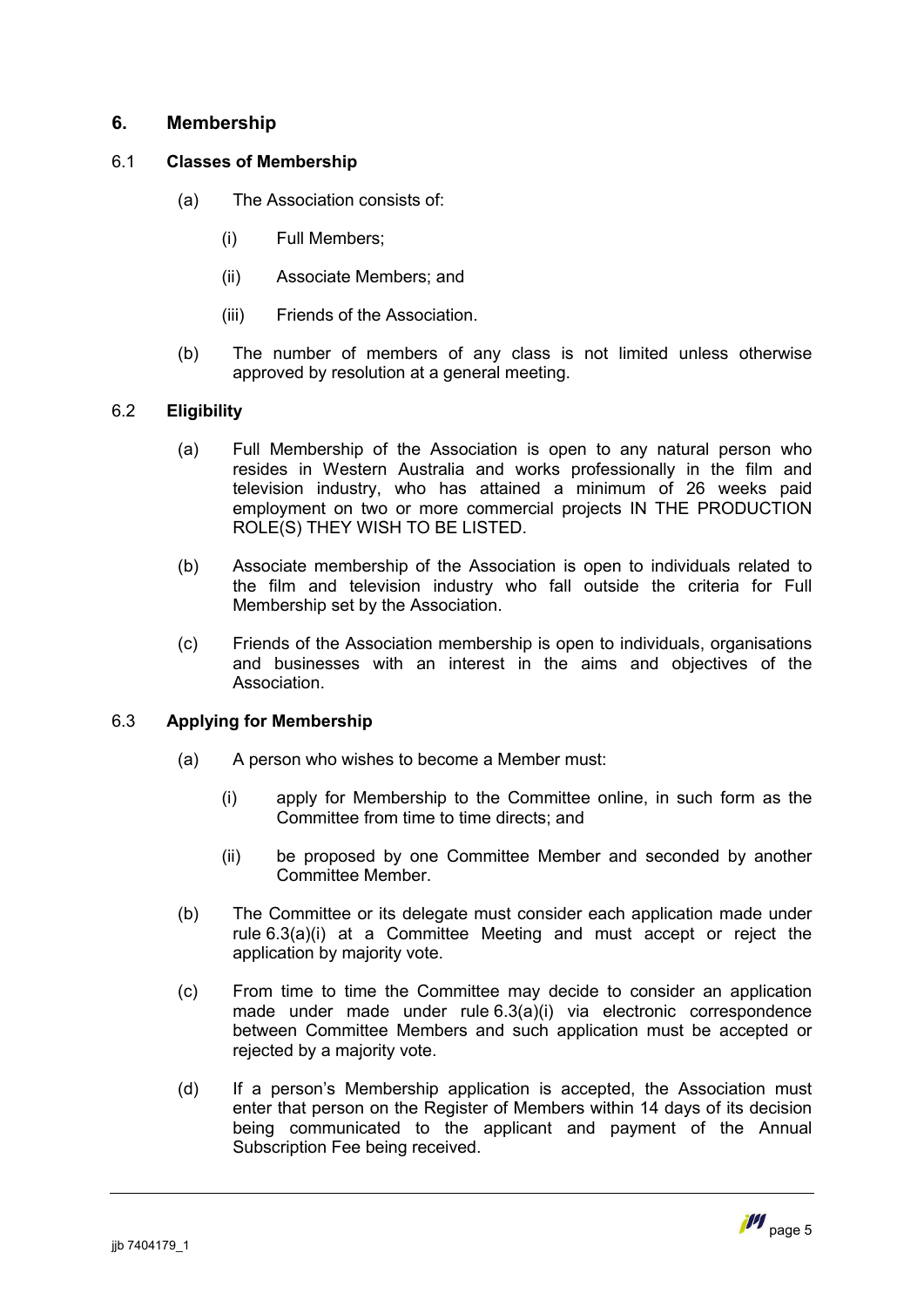- (e) A person's Membership takes effect when they are entered on the Register of Members.
- (f) The Committee is not required to provide reasons as to why a Membership application was rejected.

# 6.4 **Subscription of Members**

- <span id="page-7-1"></span>(a) The Committee may, from time to time at a Committee Meeting, determine the amount of annual subscription to be paid by each Member in each class of membership (**Annual Subscription Fee**).
- (b) Each Member must pay to the Association, annually on or before 1 November or such other date as the Committee from time to time determines, the Annual Subscription Fee.
- (c) A Member whose Annual Subscription Fee is not paid within three months after the date fixed for its payment, ceases to be a Member on the expiry of that period, unless the Committee determines otherwise.
- <span id="page-7-2"></span>(d) A person exercises all the rights and obligations of a Member for the purposes of these Rules if his or her Annual Subscription Fee is paid on or before the date fixed for its payment or within 3 months thereafter, or such other time as the Committee determines.

# 6.5 **Member Rights**

- (a) All Members are entitled to
	- (i) receive notices of, attend and be heard at any General Meeting; and
	- (ii) receive a copy of the annual financial report (if any) of the Association.
- (b) A Full Member is entitled to vote at any General Meeting, provided the Full Member has paid the Annual Subscription Fee (one vote only on any given resolution).

# <span id="page-7-0"></span>**7. Resignation and cessation of Members**

# 7.1 **Cessation of Membership**

- <span id="page-7-3"></span>(a) A Member ceases to be a Member, if the Member:
	- (i) dies;
	- (ii) is permanently incapacitated by mental disability;
	- (iii) ceases to be a Member under rule  $6.4(c)$ ;
	- (iv) resigns as a Member under rule [7.2;](#page-8-1) or
	- (v) is expelled from Membership of the Association under rule [8](#page-8-0).

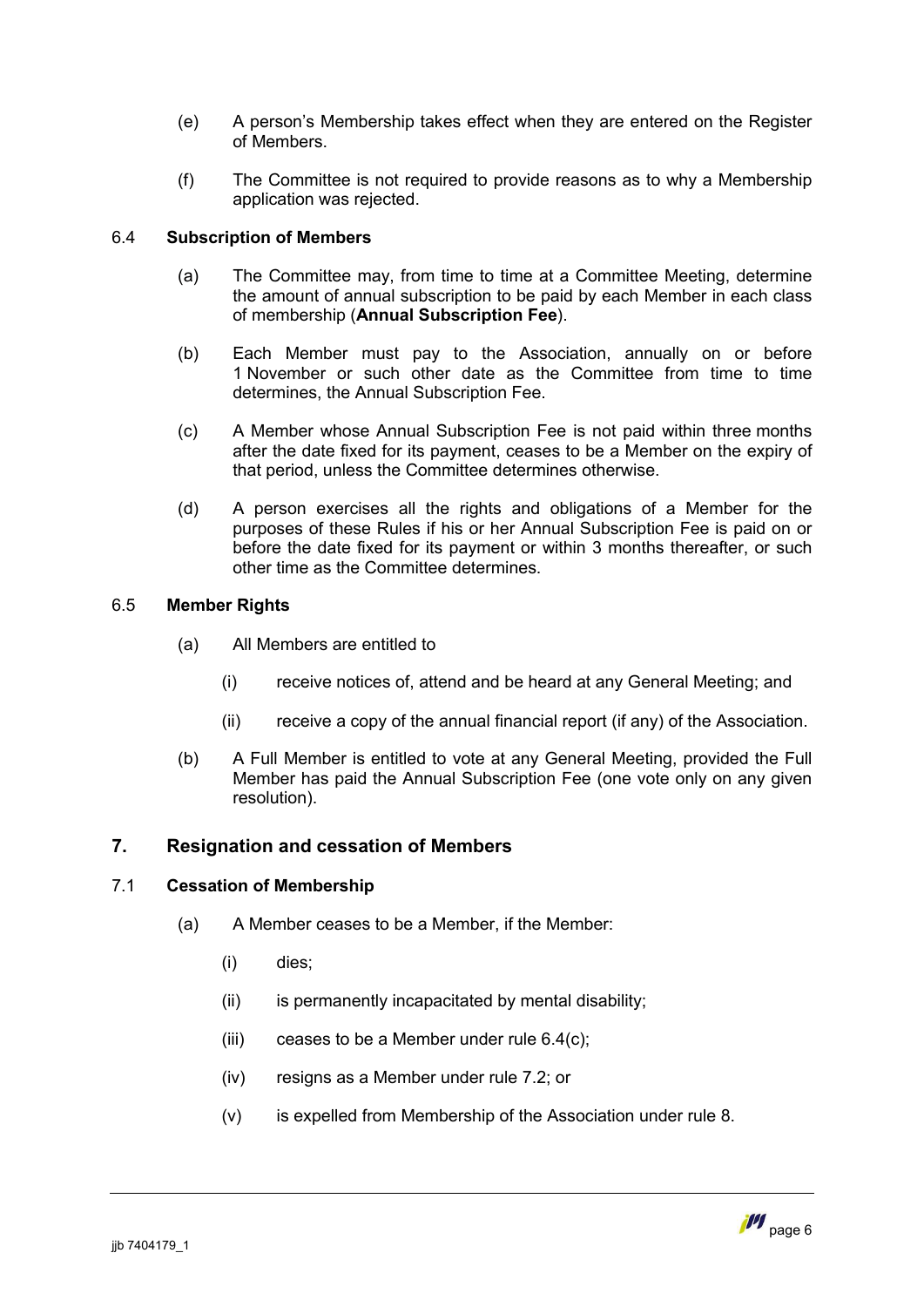- (b) The Association must remove a person from the Register of Members within 28 days of an event referred to in [7.1\(a\)](#page-7-3) occurring.
- (c) A person's cessation of Membership takes effect when they are removed from the Register of Members.

# 7.2 **Resigning as a Member**

- <span id="page-8-1"></span>(a) A Member may resign from Membership by giving written notice of their resignation to the Association.
- (b) The Member's resignation will be effective at the time the Association receives the notice of resignation.

# <span id="page-8-0"></span>**8. Suspension or Expulsion of Members**

#### 8.1 **Decision of the Committee**

- <span id="page-8-2"></span>(a) The Committee may suspend or expel a Member from the Association by ordinary resolution at a Committee Meeting, because of:
	- (i) the Member's failure to comply with these Rules; or
	- (ii) the Member's conduct which is prejudicial or detrimental to the interests of the Association.
- (b) The Committee must give a Member who is the subject of a proposed resolution under rule 8.1(a) written notice of the proposed suspension or expulsion, specifying:
	- (i) the time, date and place of the Committee Meeting at which the question of the suspension or expulsion will be considered; and
	- (ii) particulars of the Member's conduct which is the subject of the notice,

<span id="page-8-3"></span>not less than 21 days prior to the date of such Committee Meeting.

- (c) A Member who is the subject of a proposed resolution under rule [8.1\(a\)](#page-8-2) may:
	- (i) make written representations (of a reasonable length) and provide these to the Association for circulation to the Committee Members;
	- (ii) speak to the motion at the relevant Committee Meeting; and
	- (iii) elect to bring a support person, who is not a legal representative, to the relevant Committee Meeting.
- (d) The Association must give a copy of the representations referred to in rule 8.1(c)(i) to each Committee Member, unless those representations are [defamat](#page-8-3)ory.
- (e) The Committee must decide whether to suspend, expel or decline to suspend or expel the Member at the Committee Meeting referred to in rule

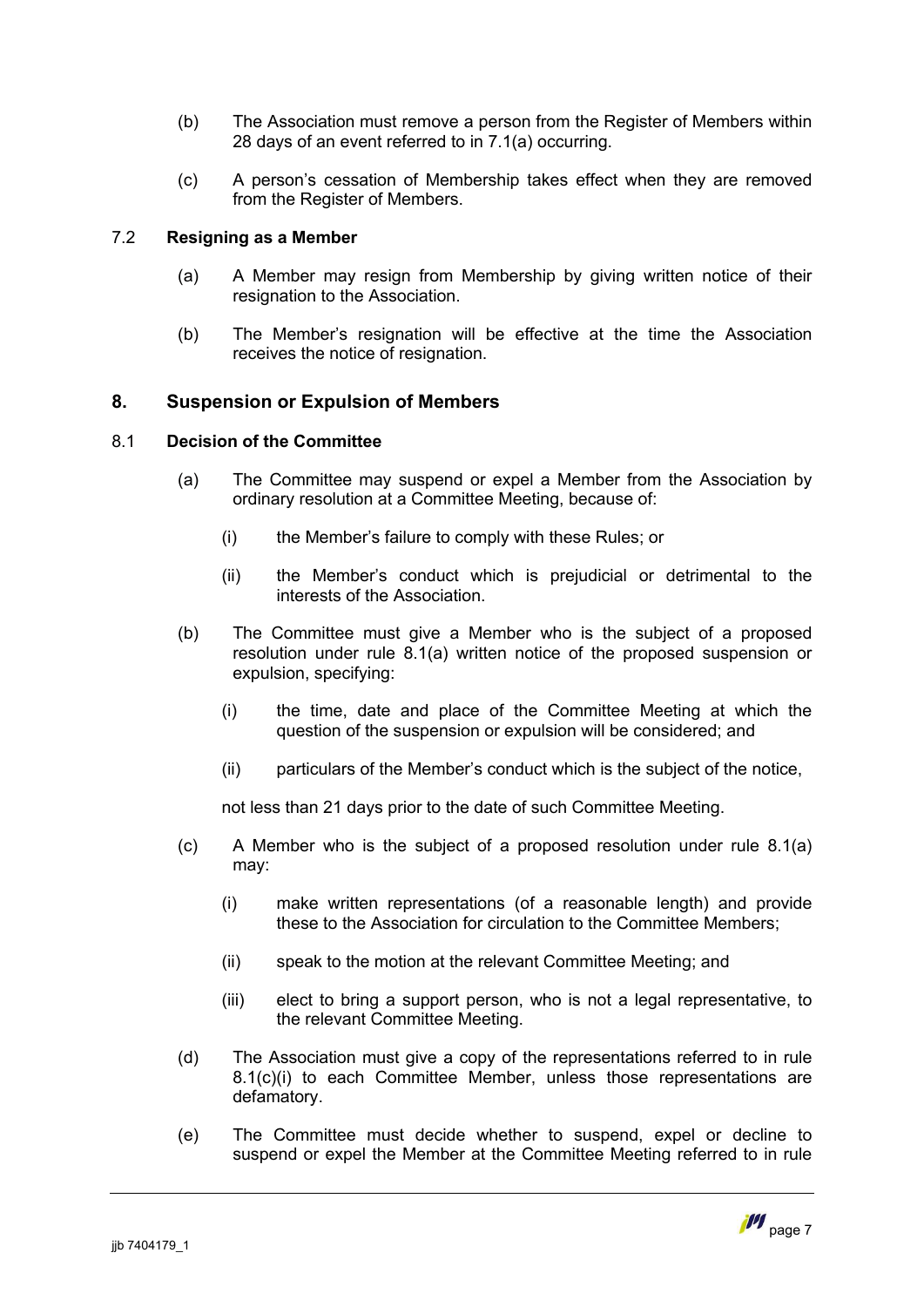8.1(a) and must communicate that decision to the relevant Member as soon [as pos](#page-8-2)sible after the decision is made.

- (f) A Member may be suspended for such period of time as the Committee sees fit in its absolute discretion.
- (g) Subject to rule [8.2,](#page-9-1) a decision of the Committee to suspend or expel a Member takes effect 14 days after the day on which the decision to is communicated to the Member under rule [8.1\(e\)](#page-9-2).

### 8.2 **Right of appeal**

- <span id="page-9-1"></span><span id="page-9-0"></span>(a) A Member who is suspended or expelled from Membership under rule [8.1\(e\)](#page-9-2) (**Appealing Member**) may appeal the decision, by providing written notice to the Association within 14 days after the day on which the decision to suspend or expel the Appealing Member is communicated to the Appealing Member under rule [8.1\(e\).](#page-9-2)
- (b) Upon receiving a notice under rule [8.2\(a\),](#page-9-0) the Committee must give written notice to the Appealing Member, specifying the time, date and place of a General Meeting at which the question of the Appealing Member's suspension or expulsion will be considered by the Members, which must not be more than 90 days after receiving the notice.
- <span id="page-9-3"></span>(c) The Appealing Member may:
	- (i) make written representations (of a reasonable length) and provide these to the Association for circulation to the Members;
	- (ii) speak to the motion at the relevant General Meeting; and
	- (iii) elect to bring a support person, who is not a legal representative, to the relevant General Meeting.
- (d) The Association must give a copy of the representations referred to in rule [8.2\(c\)\(i\)](#page-9-3) to each Member, unless those representations are defamatory.
- <span id="page-9-4"></span>(e) The Members must at the relevant General Meeting confirm or set aside the decision of the Committee to suspend or expel the Appealing Member.
- <span id="page-9-5"></span>(f) If the Members set aside the decision of the Committee to expel the Appealing Member, the Members may determine that the Appealing Member be suspended in the alternative, and must determine the period of the suspension.
- (g) An Appealing Member's suspension or expulsion does not take effect unless and until the decision of the Committee to suspend or expel the Appealing Member is confirmed or varied, as the case may be, under rule [8.2\(e\)](#page-9-4) or [8.2\(f\)](#page-9-5).

## 8.3 **Consequences of Suspension**

<span id="page-9-2"></span>(a) During the period of suspension, the Member: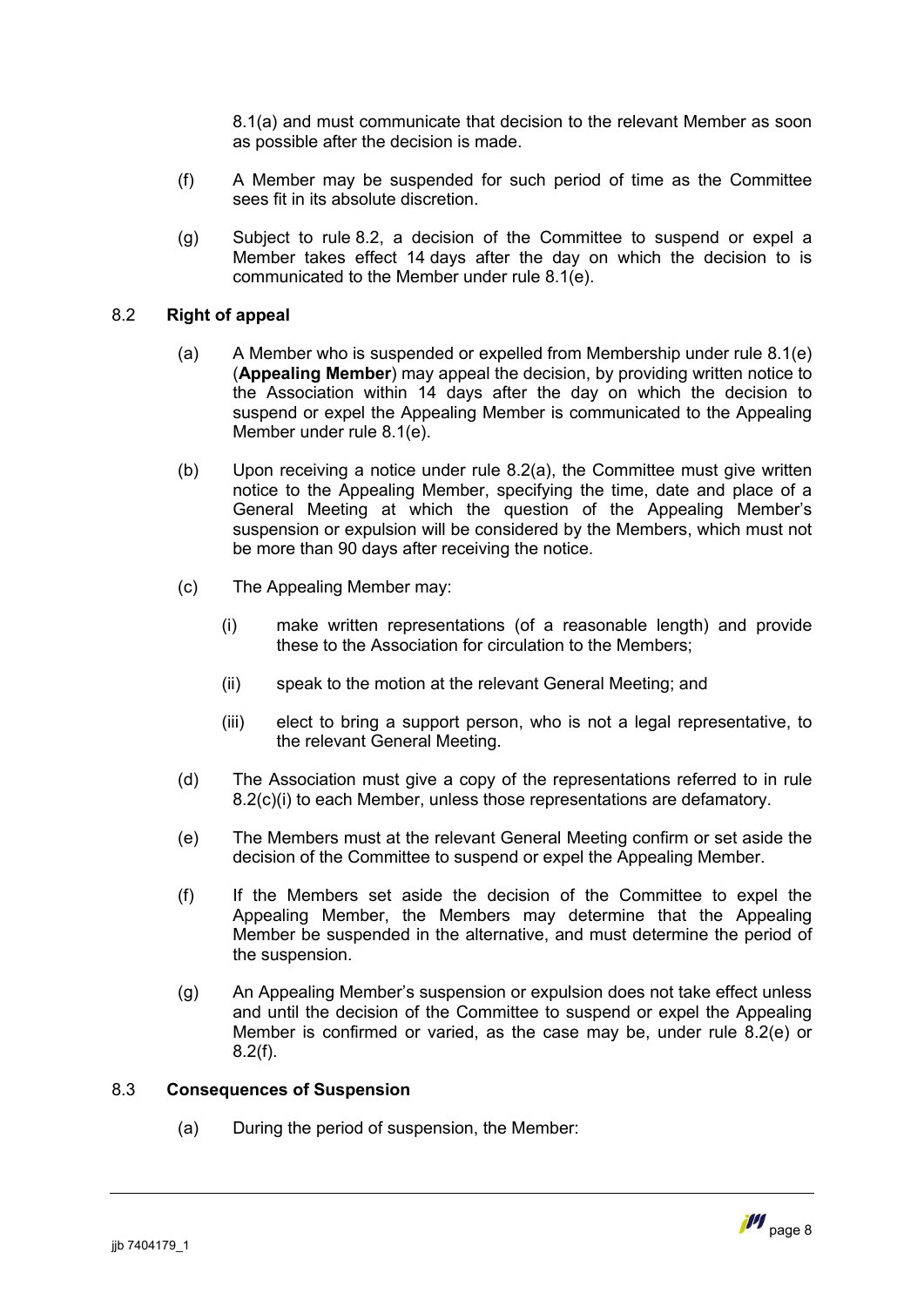- (i) loses any rights (including voting rights) arising as a result of Membership; and
- (ii) is not entitled to a refund, rebate, relief or credit of their Annual Membership Fee.
- (b) When a person's Membership is suspended, the Secretary must record in the Register of Members:
	- (i) that the person's Membership is suspended; and
	- (ii) the date on which the suspension takes effect; and
	- (iii) the period of the suspension.
- <span id="page-10-3"></span>(c) When the period of the suspension ends, the Secretary must record in the Register of Members that the person's Membership is no longer suspended.

# <span id="page-10-0"></span>**9. Register of Members of Association**

# 9.1 **Maintaining a Register of Members**

- <span id="page-10-1"></span>(a) The Association must maintain a Register of Members in accordance with the Act.
- (b) The Register of Members must include each Member's name and:
	- (i) residential address;
	- (ii) postal address; or
	- (iii) email address.
- (c) The Register of Members must be kept at a location determined by the Committee from time to time.

# 9.2 **Inspection of the Register of Members**

- <span id="page-10-4"></span>(a) A Member may request to inspect the Register of Members.
- (b) The Association must make the Register of Members available for inspection upon such a request by a Member.
- (c) Subject to rules [9.3](#page-10-2) and [9.4](#page-11-1), a Member inspecting the Register of Members may make a copy of, or take an extract from the Register of Members but is not entitled to remove the Register of Members for that purpose.

# 9.3 **Copy of the Register of Members**

- <span id="page-10-2"></span>(a) A Member may make a request in writing to the Committee for a copy or extract of the Register of Members.
- (b) The Committee may require a Member who requests a copy of the Register of Members to provide a statutory declaration setting out the purpose of the

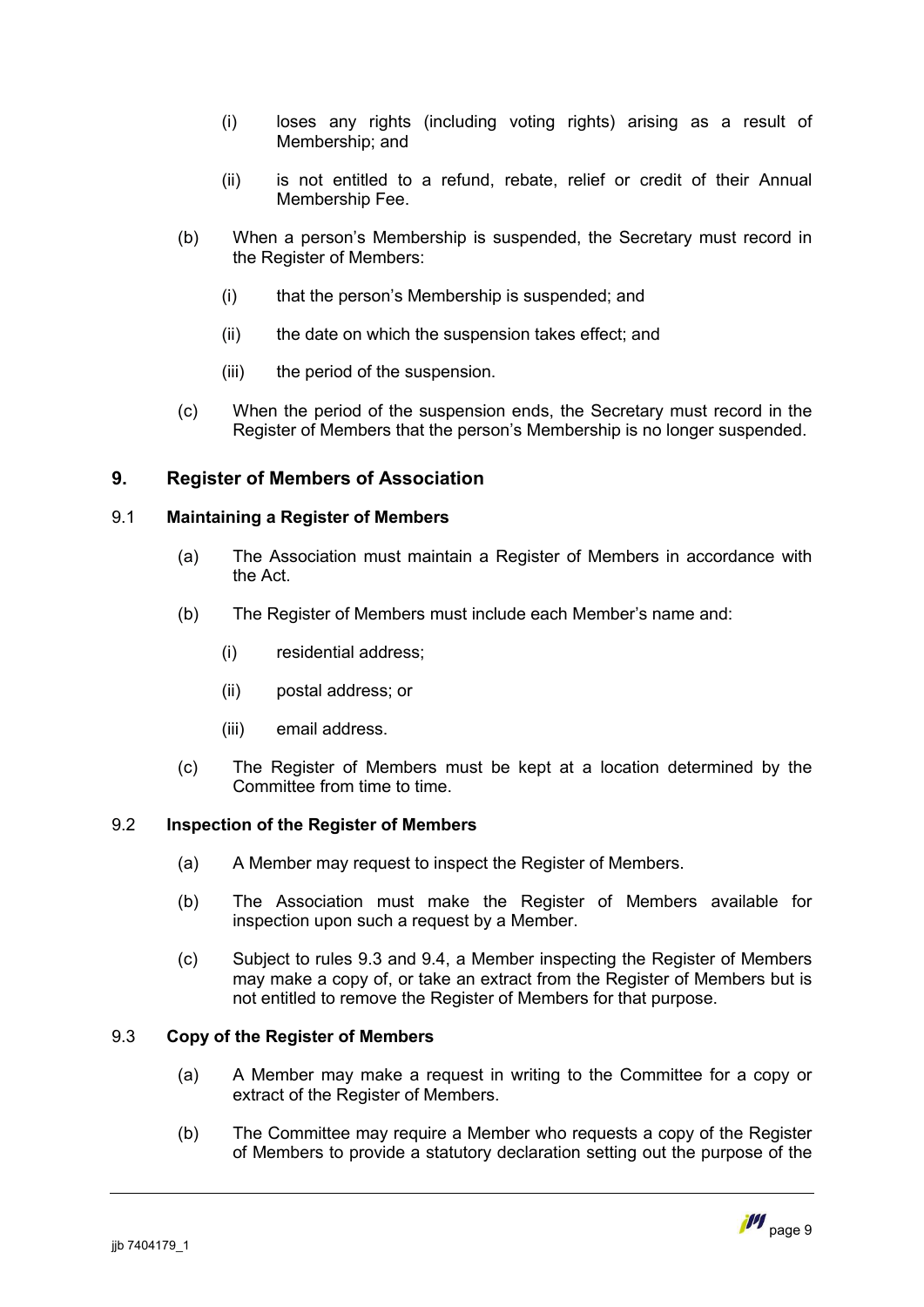request and declaring that the purpose is directly connected with the affairs of the Association.

# 9.4 **When using the information in the Register of Members is prohibited**

<span id="page-11-1"></span>A Member must not use or disclose the information on the Register of Members:

- (a) to gain access to information that a Member has deliberately denied them;
- (b) to contact or send material to the Association or a Member for the purpose of advertising for political, religious, charitable or commercial purposes unless the use of the information is approved by the Committee; or
- (c) for any other purpose, unless the purpose:
	- (i) is directly connected with the affairs of the Association; or
	- (ii) is related to the administration of the Act.

#### <span id="page-11-0"></span>**10. Committee**

#### 10.1 **Management of the Association**

- (a) The Committee is vested with the management of the Association's affairs and the control of the funds and other property of the Association.
- (b) The Committee may exercise all of the powers of the Association except those which must, under these Rules or the Act, be exercised by the Members at a General Meeting.
- (c) If, at any time, the Membership of the Association is less than 6 Full Members, the Committee may act only for the purpose of increasing the number of Members to a number sufficient to meet the minimum requirements of the Act.
- (d) The Committee must comply with any Committee policies, governance rules and codes of conduct as developed by the Committee from time to time.

#### 10.2 **Composition**

- (a) The Committee must consist of a minimum of 8 and a maximum of 12 people, having such appropriate experience and skills to assist the **Association**
- <span id="page-11-2"></span>(b) The Committee must consist of the following office-bearers:
	- (i) a President;
	- (ii) a Vice President;
	- (iii) a Secretary;
	- (iv) a Treasurer; and

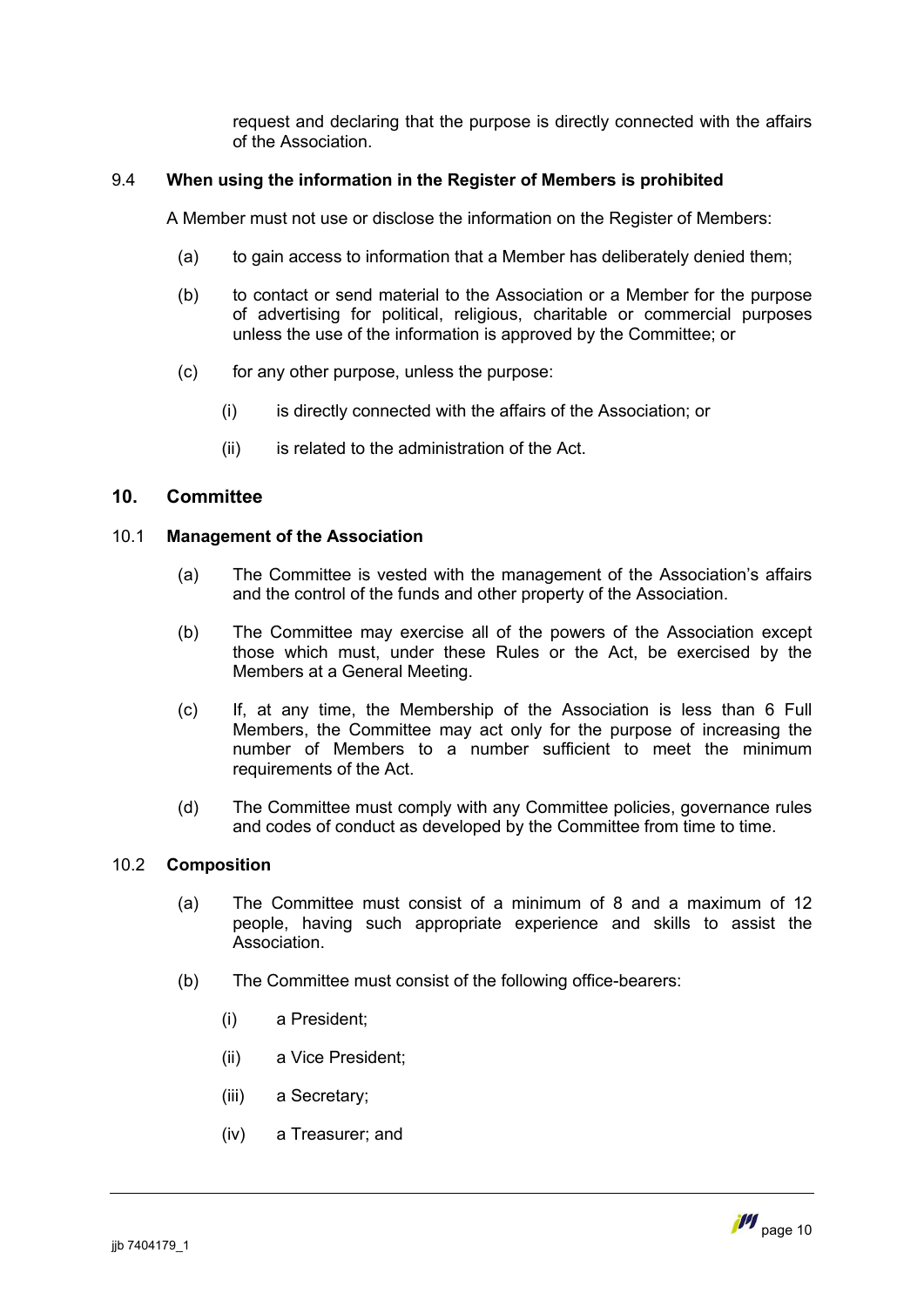(v) not less than four other persons.

# 10.3 **Eligibility**

- <span id="page-12-1"></span><span id="page-12-0"></span>(a) A person is only eligible for appointment as a Committee Member if that person:
	- (i) is at least 18 years of age;
	- (ii) is a Full Member;
	- (iii) is eligible to serve as a Committee Member under the requirements of the Act; and
	- (iv) meets any additional eligibility criteria, qualification or experience requirements determined by the Committee from time to time (if any).
- (b) Before being appointed to the Committee, the Committee may require that a person sign a statutory declaration stating that they meet the eligibility requirement set out in rule [10.3](#page-12-0)[\(a\)](#page-12-1).

# 10.4 **Election of Committee Members**

- <span id="page-12-2"></span>(a) Subject to rule [10.3,](#page-12-0) the Members may elect Committee Members at an Annual General Meeting.
- (b) Subject to rule [10.4](#page-12-2)[\(c\),](#page-12-3) the Committee may determine the rules which govern the election of Committee Members.
- <span id="page-12-3"></span>(c) Candidates must nominate for appointment in writing at least 14 days prior to the date of the Annual General Meeting.
- (d) At the Annual General Meeting, if the number of persons nominated for election to Membership of the Committee does not exceed the number of vacant positions:
	- (i) the Secretary will report accordingly to the chairperson; and
	- (ii) the chairperson:
		- (A) must declare those persons to be duly elected as a Committee Member; and
		- (B) may call for nominations from the eligible Members at the General Meeting to fill any vacant positions remaining unfilled after the elections under rule [10.4\(d\)\(ii\)\(A\)](#page-12-4) (if any).
- <span id="page-12-5"></span><span id="page-12-4"></span>(e) If the number of persons nominated for election exceeds the number of vacancies to be filled, the Members must vote, in accordance with procedures that have been determined by the Committee, to decide the persons who are to be elected to the Committee.
- (f) Following an election under rule [10.4\(e\)](#page-12-5), the chairperson must declare those successful persons to be duly elected as Committee Members.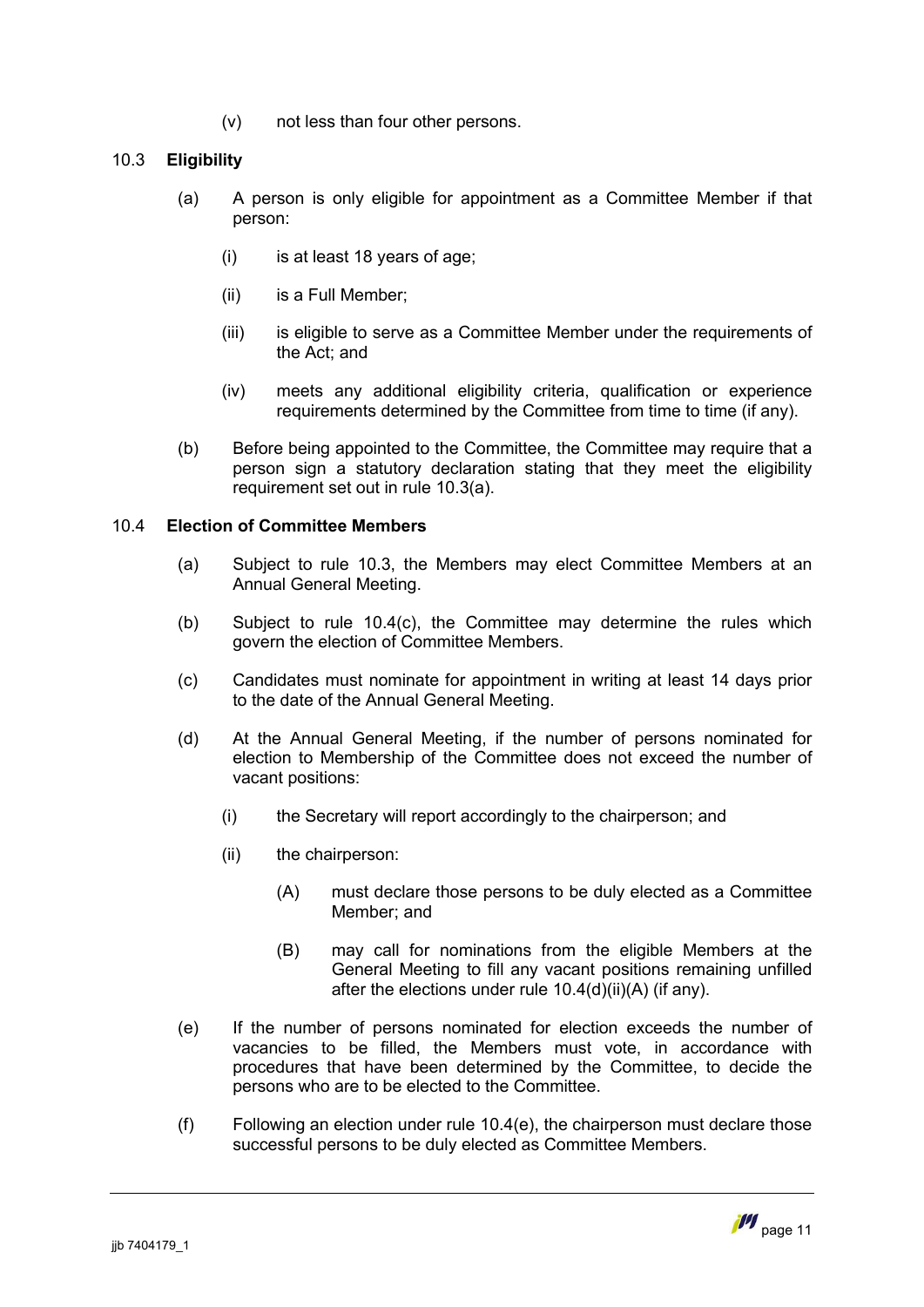### 10.5 **Appointment of office-bearers**

At the first Committee Meeting occurring after each Annual General Meeting, if necessary, the Committee must appoint Committee Members to the office-bearer positions identified under rule [10.2\(b\)](#page-11-2).

# 10.6 **Term of office**

- (a) Subject to rules [11.3](#page-14-1) and [12.1](#page-14-2) a Committee Member holds office until the conclusion of the first Annual General Meeting following their election.
- (b) Subject to rule [10.6\(c\)](#page-13-2), a Committee Member is eligible for re-election.
- <span id="page-13-2"></span>(c) A Committee Member must not hold office for a continuous period of more than 6 years.

#### 10.7 **Remuneration**

<span id="page-13-1"></span>Each Committee Member is entitled to such reasonable remuneration as the Members in General Meeting decide.

#### 10.8 **Alternate Committee Members**

- (a) Subject to rule [10.3](#page-12-0), a Committee Member may, with the written approval of the other Committee Members, appoint a person to be an alternate or substitute Committee Member in his or her place during such period as he or she thinks fit.
- (b) An alternate Committee Member may exercise any powers that the appointer may exercise and the exercise of any such power by the alternate Committee Member is deemed to be the exercise of the power by the appointer.
- (c) The appointment of an alternate Committee Member can be terminated at any time by the appointer notwithstanding that the period of the appointment of the alternate Committee Member has not expired, and terminates in any event if the appointer's office as a Committee Member is vacated.
- (d) An appointment or the termination of an appointment of an alternate Committee Member must be effected by a notice in writing signed by the Committee Member who makes or made the appointment and served on the Association.

# <span id="page-13-0"></span>**11. Committee vacancies**

# 11.1 **Vacation of position**

<span id="page-13-3"></span>The position of any Committee Member will be vacated if the holder of that position:

- (a) resigns by notice in writing to the Association;
- (b) is incapacitated by physical ill health or certified unfit;
- (c) is no longer eligible to be a Committee Member under rule [10.3](#page-12-0);

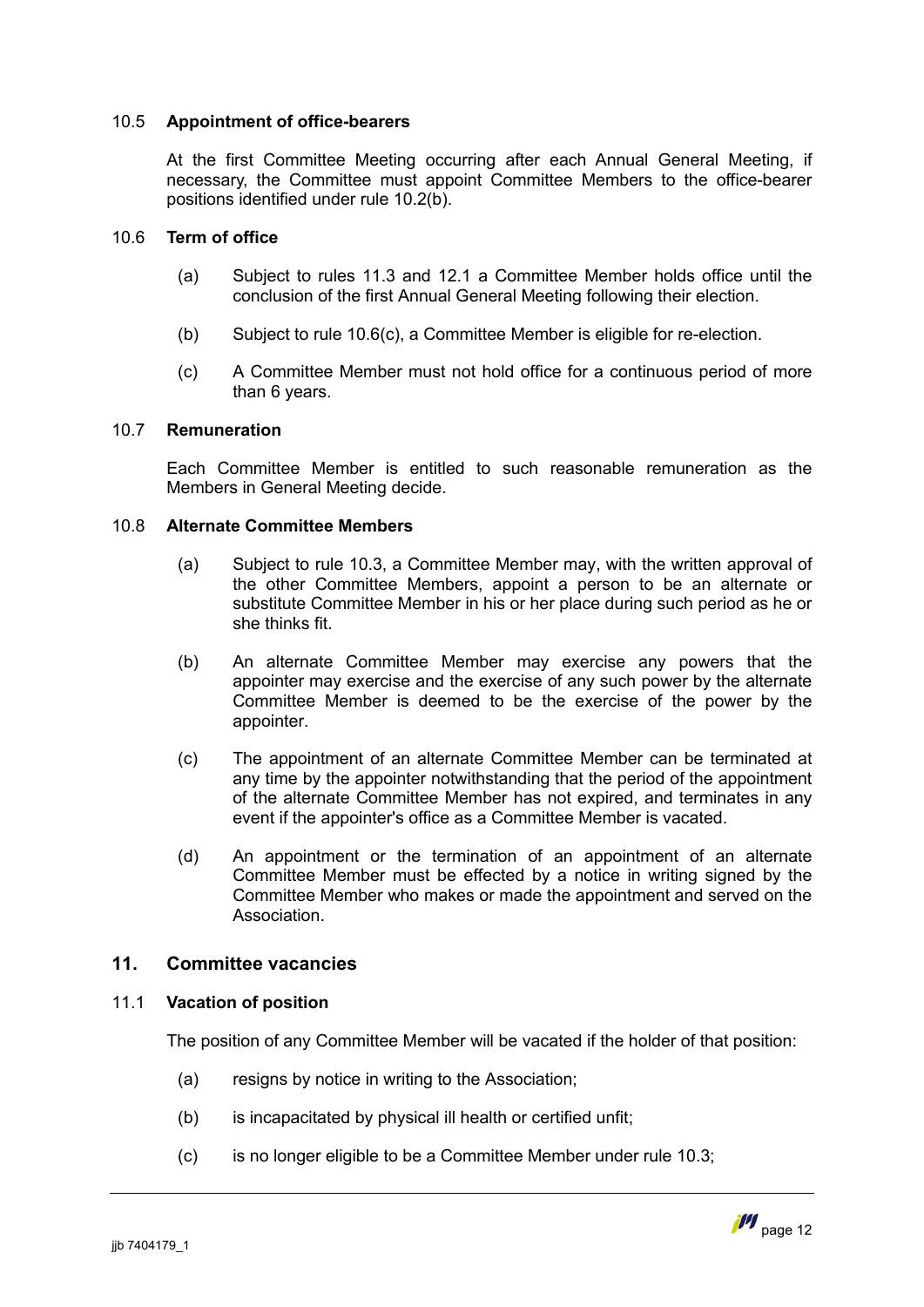- (d) is removed under rule [12](#page-14-0); or
- (e) is absent for more than three Committee Meetings in the same Financial Year, of which he or she has received notice, without a reason which is accepted by the President.

### 11.2 **Committee may act notwithstanding vacancy**

The Committee may act notwithstanding a vacancy occurring in any position on the Committee.

# 11.3 **Filling of vacant positions**

<span id="page-14-1"></span>The Committee may appoint any person who is eligible under rule [10.3](#page-12-0) to fill a position on the Committee that has become vacant under rule 11.1 or that remains vacant following an Annual General Meeting (including the app[ointm](#page-13-3)ent of an officebearer) and that person holds office until the next Annual General Meeting following their appointment.

#### 11.4 **Returning the books of the Association**

Within 14 days of ceasing to be a Committee Member, the outgoing Committee Member must transfer all relevant documents, records and assets of the Association in their possession, custody or control (if any) to the President, or other Committee Member nominated and authorised by the Committee from time to time.

# <span id="page-14-0"></span>**12. Removal of Committee Members**

#### 12.1 **Removal by Members**

- <span id="page-14-2"></span>(a) At a General Meeting, the Association may by ordinary resolution:
	- (i) remove a Committee Member from office; and
	- (ii) elect a person who is eligible under rule [10.3](#page-12-0) to fill the vacant position.
- <span id="page-14-3"></span>(b) A person elected as a Committee Member under rule [12.1\(a\)\(ii\)](#page-14-3), holds office for the remainder of the term which the Committee Member they replaced would have served.

# 12.2 **Procedure**

- <span id="page-14-4"></span>(a) A Committee Member who is the subject of a proposed resolution under [12.1](#page-14-2) may:
	- (i) make written representations (of a reasonable length) and provide these to the Association for circulation to the Members;
	- (ii) speak to the motion at the General Meeting; and
	- (iii) elect to bring a support person, who is not a legal representative, to the relevant General Meeting.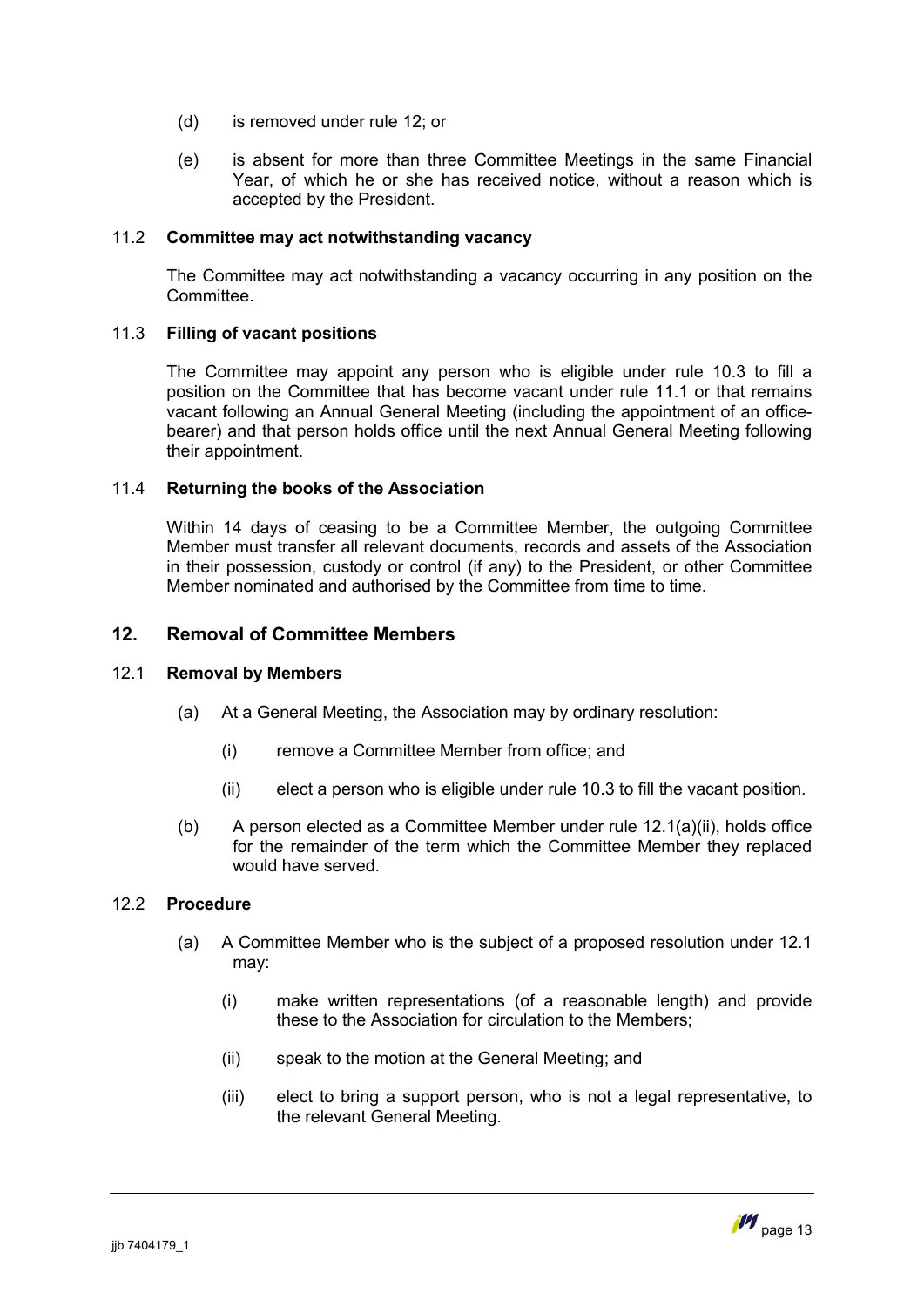(b) The Association must give a copy of the representations referred to in [12.2\(a\)\(i\)](#page-14-4) to each Member, unless those representations are defamatory.

# <span id="page-15-0"></span>**13. Duties of Secretary and Treasurer**

# 13.1 **Secretary**

The Secretary has the following duties:

- (a) co-ordinating the correspondence of the Association;
- (b) consulting with the President regarding the business to be conducted at each Committee Meeting and General Meeting;
- (c) preparing the notices required for General Meetings and Committee Meetings and for the business to be conducted at General Meetings and Committee Meetings;
- (d) unless another Committee Member is authorised by the Committee to do so, maintaining on behalf of the Association the Register of Members, and recording in the Register of Members any changes in the Membership, as required under the Act and these Rules;
- (e) maintaining on behalf of the Association an up-to-date copy of these Rules, as required under the Act;
- <span id="page-15-1"></span>(f) unless another Committee Member is authorised by the Committee to do so, maintaining on behalf of the Association a record of the names and address of persons who:
	- (i) are Committee Members; and
	- (ii) are office-bearers.
- (g) ensuring the safe custody of the books of the Association, other than the financial records, financial statements and financial reports, as applicable to the Association;
- (h) maintaining full and accurate minutes of Committee Meetings and General Meetings; and
- (i) carrying out any other duty given to the Secretary under these Rules or by the Committee.

# 13.2 **Treasurer**

The Treasurer has the following duties:

- (a) ensuring that any amounts payable to the Association are collected and issuing receipts for those amounts in the Association's name;
- (b) ensuring that any amounts paid to the Association are credited to the appropriate account of the Association, as directed by the Committee;

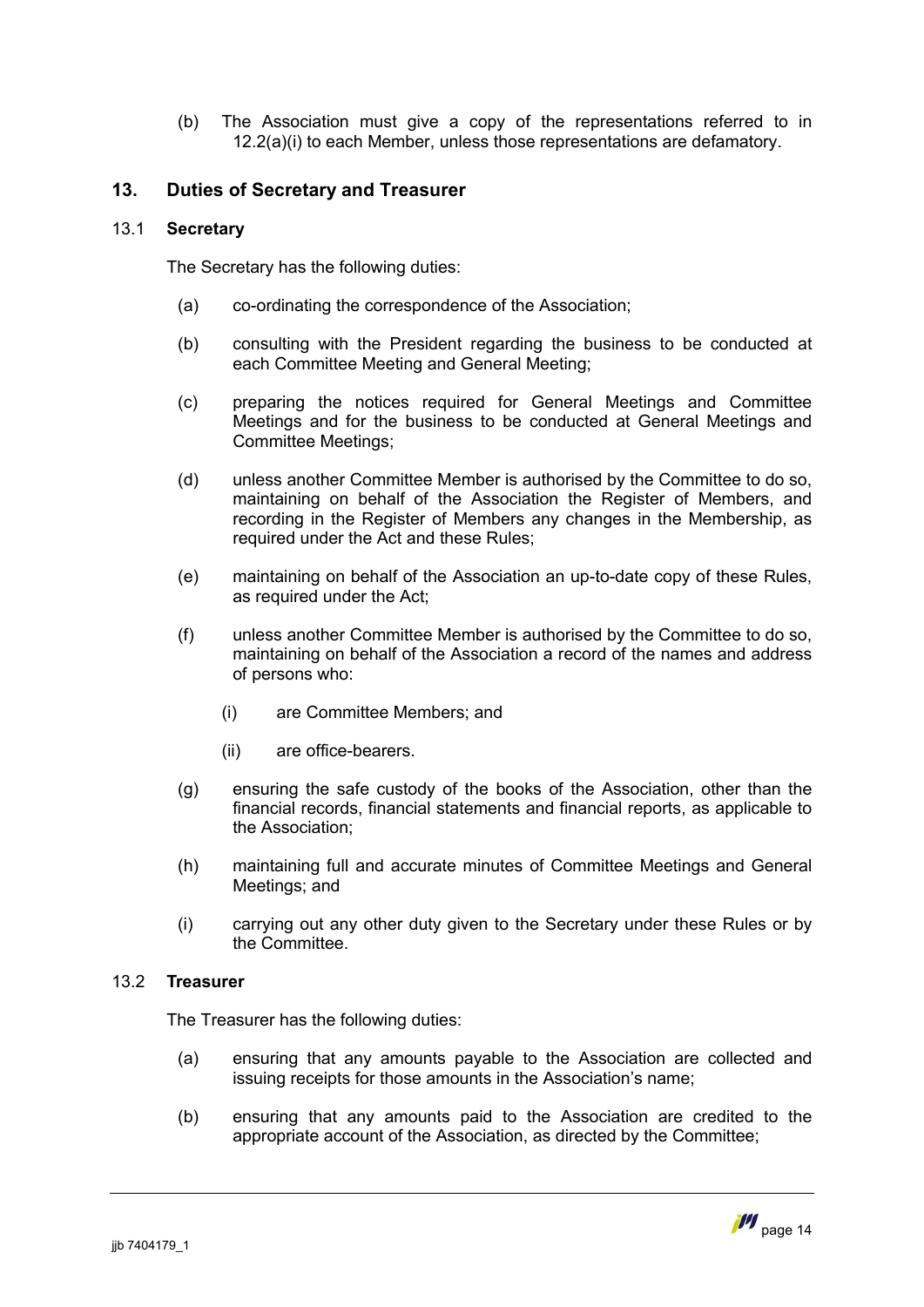- (c) ensuring that any payments to be made by the Association that have been authorised by the Committee or at a General Meeting are made on time;
- (d) ensuring that the Association complies with the relevant requirements of Part 5 of the Act;
- (e) ensuring the safe custody of the Association's financial records, financial statements and financial reports, as applicable to the Association;
- (f) coordinating the preparation of the Association's financial statements before their submission to the Annual General Meeting;
- (g) providing any assistance required by an Auditor or reviewer conducting an audit or review of the Association's financial statements or financial report under Part 5 Division 5 of the Act; and
- (h) carrying out any other duty given to the Treasurer under these Rules or by the Committee.

# <span id="page-16-0"></span>**14. Committee Meetings**

### 14.1 **Meetings**

- (a) The Committee will meet together to conduct the Association's business as often as the President, or in the President's absence, the Vice President determines, provided that the Committee must meet at least once every 2 months.
- (b) Subject to these Rules, the Committee Members present at a Committee Meeting must determine the procedure and order of business to be followed at the Committee Meeting.

# 14.2 **Notice of Committee Meetings**

- <span id="page-16-1"></span>(a) The Secretary or such other person nominated and authorised by the Committee is responsible for providing notice of Committee Meetings.
- (b) The nominated person referred to in rule [14.2\(a\)](#page-16-1) must give all Committee Members not less than 7 days notice of every Committee Meeting, except where all of the Committee Members unanimously consent to shorter notice being given.

# 14.3 **Quorum**

- (a) A quorum of a Committee Meeting is 50% of the Committee Members.
- (b) If a quorum is not obtained within thirty minutes of the time appointed for the Committee Meeting, the Committee Meeting will lapse.

# 14.4 **Chairperson of Committee Meetings**

(a) Subject to rule [14.4\(b\)](#page-17-0), at every Committee Meeting the President, or in the President's absence the Vice President, will preside as chairperson of the Committee Meeting.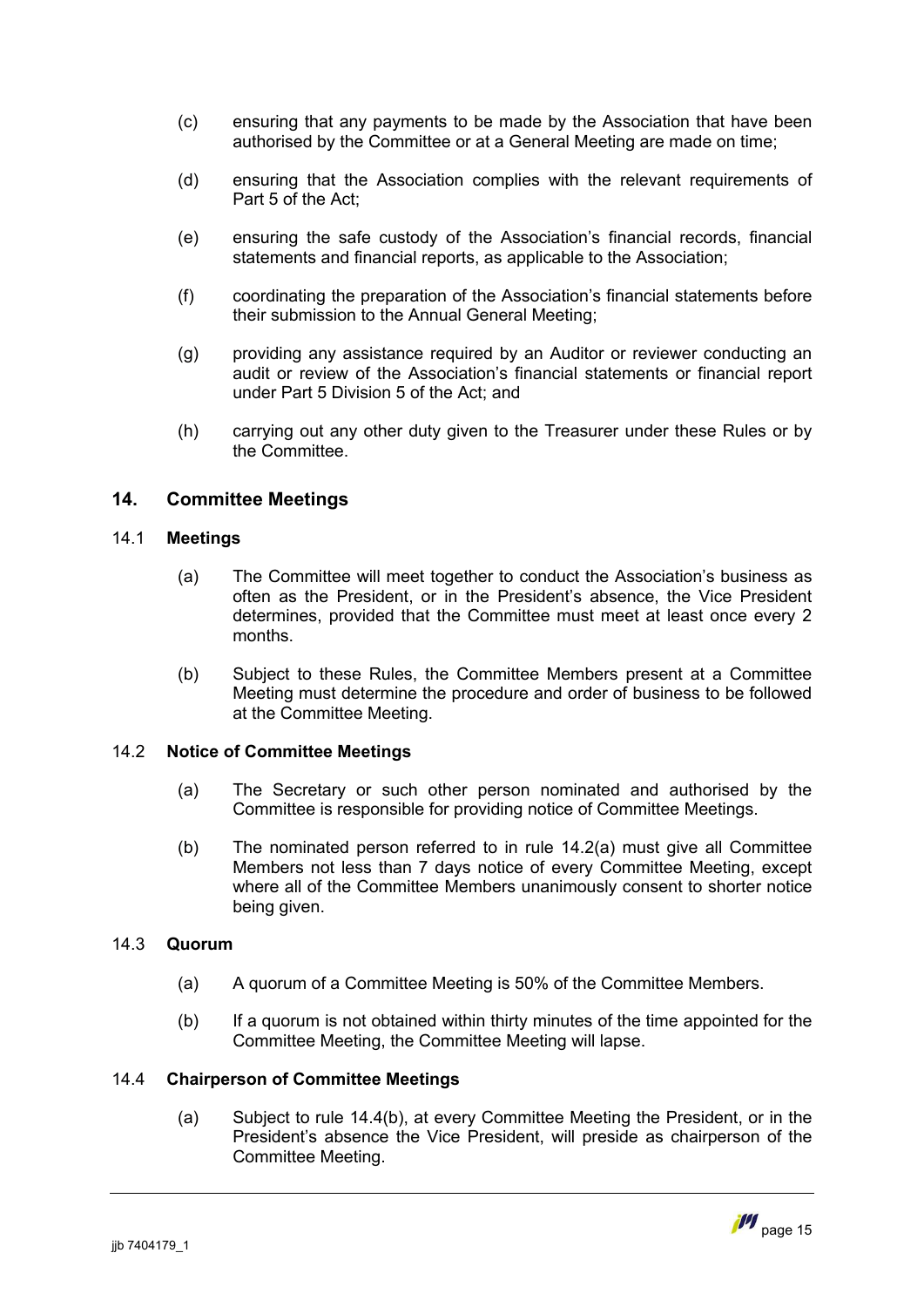<span id="page-17-0"></span>(b) In the absence of both the President and the Vice President, the remaining Committee Members must elect a Committee Member to preside as chairperson.

# 14.5 **Voting at Committee Meetings**

- (a) Every Committee Member present at a Committee Meeting has a deliberative vote.
- (b) Any resolution put forward at a Committee Meeting must be passed by a majority of the Committee Members present and voting at the Committee Meeting.
- (c) The chairperson does not have a casting vote.

# 14.6 **Conflict of interest**

- <span id="page-17-2"></span><span id="page-17-1"></span>(a) A Committee Member who has any material personal interest in a matter being considered at a Committee Meeting must:
	- (i) as soon as he or she becomes aware of that interest, disclose the nature and extent of his or her interest to the Committee;
	- (ii) not be present while the matter is being considered at the Committee Meeting or vote on the matter; and
	- (iii) disclose the nature and extent of the interest at the next General Meeting.
- (b) Rule [14.6\(a\)](#page-17-1) does not apply in respect of a material personal interest that:
	- (i) exists only because the Committee Member is a member of a class of persons for whose benefit the Association is established; or
	- (ii) the Committee Member has in common with all, or a substantial proportion of, the Members.

# 14.7 **Validity of acts of the Committee**

All acts done at any Committee Meeting, or by the Committee, will, notwithstanding that it is afterwards discovered that there was some defect in the appointment of any Committee Member or that any Committee Member was disqualified, be valid as if such defect did not in fact exist or such Committee Member was not disqualified, as the case may be.

# 14.8 **Use of Technology at Committee Meeting**

- (a) The Association may hold a Committee Meeting at 2 or more venues using any technology that gives the Committee Members entitled to be heard at a Committee Meeting, a reasonable opportunity to participate.
- (b) The Committee Members may only withdraw their consent for the use of technology by a resolution of the Committee at a Committee Meeting.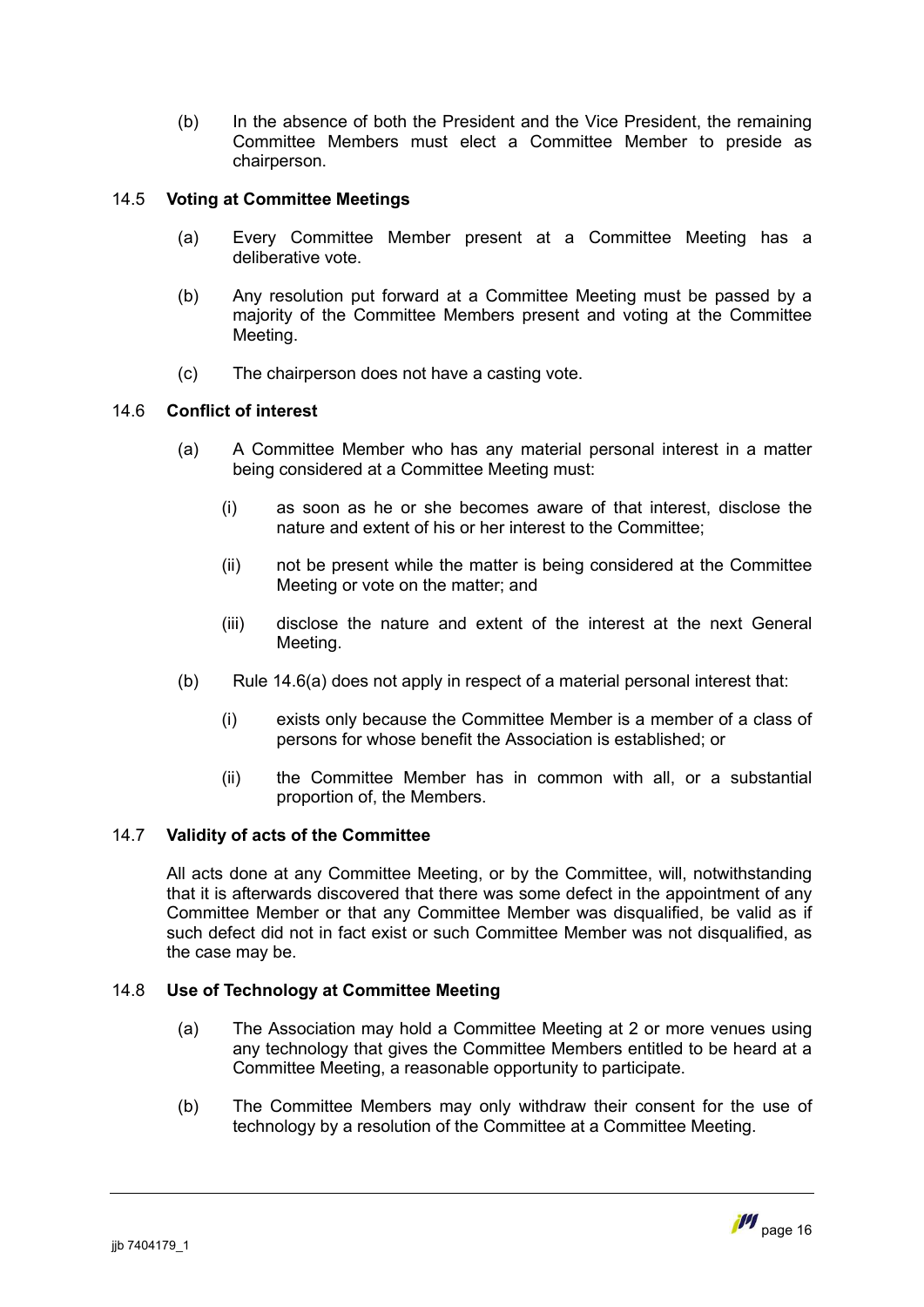### 14.9 **Minutes of Committee Meetings**

- <span id="page-18-1"></span>(a) Subject to rule [14.9\(c\)](#page-18-0), the Secretary must cause proper minutes of all proceedings of every Committee Meeting to be entered into a minute book within 30 days after the holding of each such Committee Meeting.
- (b) The minutes referred to under rule [14.9\(a\)](#page-18-1) must contain:
	- (i) the names of all Committee Members present and those whose apologies for non-attendance were accepted by the Committee Meeting;
	- (ii) details of any material personal interest disclosed by a Committee Member under rule [14.6\(a\)\(i\)](#page-17-2); and
	- (iii) all orders and resolutions made or passed by the Committee at the Committee Meeting.
- <span id="page-18-0"></span>(c) If the Secretary is not present at the Committee Meeting, the Committee must nominate and authorise a person to be responsible for complying with the requirements set out in rule [14.9\(a\)](#page-18-1) in relation to that particular Committee Meeting.
- (d) The minutes created under rule [14.9\(a\)](#page-18-1) when signed by the chairperson will be, until the contrary is proved, evidence that:
	- (i) the Committee Meeting was duly convened and held;
	- (ii) all proceedings recorded as having taken place at the Committee Meeting did in fact take place; and
	- (iii) all appointments reported to have been made at the Committee Meeting have been validly made.

# 14.10 **Resolutions**

- (a) Subject to these Rules and the Act, the Committee may pass a circular resolution without a Committee Meeting being held.
- (b) A circular resolution is passed if all of the Committee Members entitled to vote on the resolution sign or otherwise agree to the resolution in the manner set out in rule [14.10\(c\)](#page-18-2).
- <span id="page-18-2"></span>(c) Each Committee Member may sign:
	- (i) a single document setting out the resolution and containing a statement that they agree to the resolution; or
	- (ii) separate copies of that document, provided that the wording of the resolution is the same in each copy.
- (d) The Association may send a circular resolution by electronic means to the Committee Members and the Committee Members may agree to the resolution by sending an electronic reply to that effect, including the text of the resolution in their reply.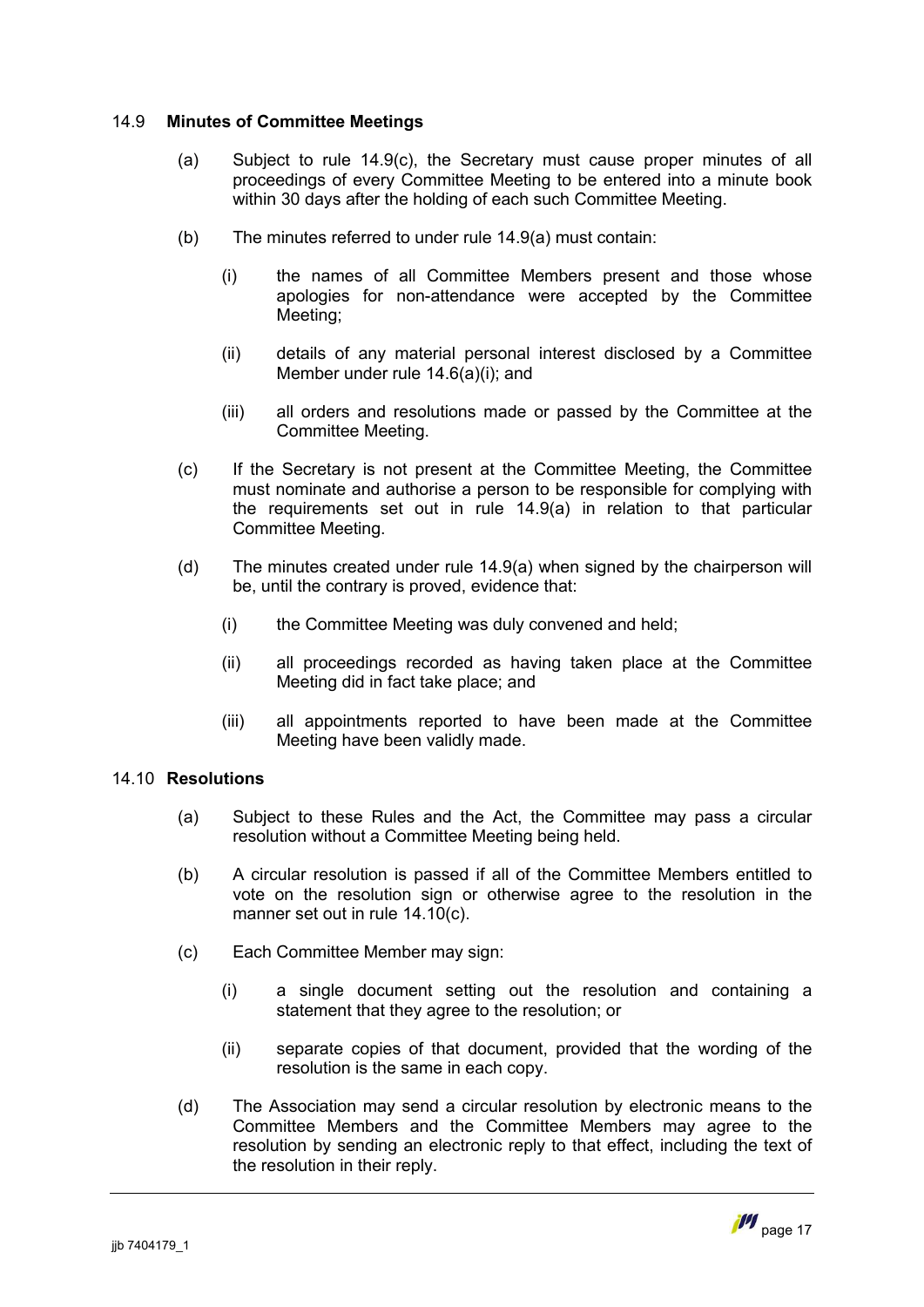# <span id="page-19-0"></span>**15. Subcommittees**

# 15.1 **Establishment of Subcommittees**

The Committee may establish Subcommittees to advise the Association on any matter relating to the Association.

### 15.2 **Composition and role of Subcommittee**

Unless inconsistent with these Rules, the Committee may:

- (a) appoint and remove Subcommittee members, or make provision for the appointment and removal of Subcommittee members;
- (b) specify that the Subcommittee consists of a single individual or a number of individuals;
- (c) determine the functions of any Subcommittee; and
- (d) determine the remuneration (if any) of any Subcommittee members.

#### 15.3 **Subcommittee Decisions**

- (a) If the Committee establishes a Subcommittee for a particular matter then the Committee must obtain the opinion of that Subcommittee before the Committee makes any decision on that matter.
- (b) The opinion or decisions of a Subcommittee are recommendations only and do not bind the Committee in any way.

#### 15.4 **Advisory Committee Rules**

<span id="page-19-1"></span>The Committee may make and amend rules for each Subcommittee.

# **16. General Meetings**

## 16.1 **Annual General Meetings and Special General Meetings**

The Committee:

- <span id="page-19-2"></span>(a) must convene an Annual General Meeting of the Association within the period required by the Act;
- (b) may at any time convene a Special General Meeting of the Association; and
- <span id="page-19-3"></span>(c) must convene a Special General Meeting of the Association, for the purpose which will be specified in the request, within 30 days of receiving a written request to do so signed by not less than 20% of the Members (**Percentage**), unless this Percentage is greater than the prescribed percentage under the Act, in which case the prescribed percentage under the Act will apply.

# 16.2 **Rights of Members convening Special General Meeting**

When a Special General Meeting is convened under rule [16.1\(c\):](#page-19-3)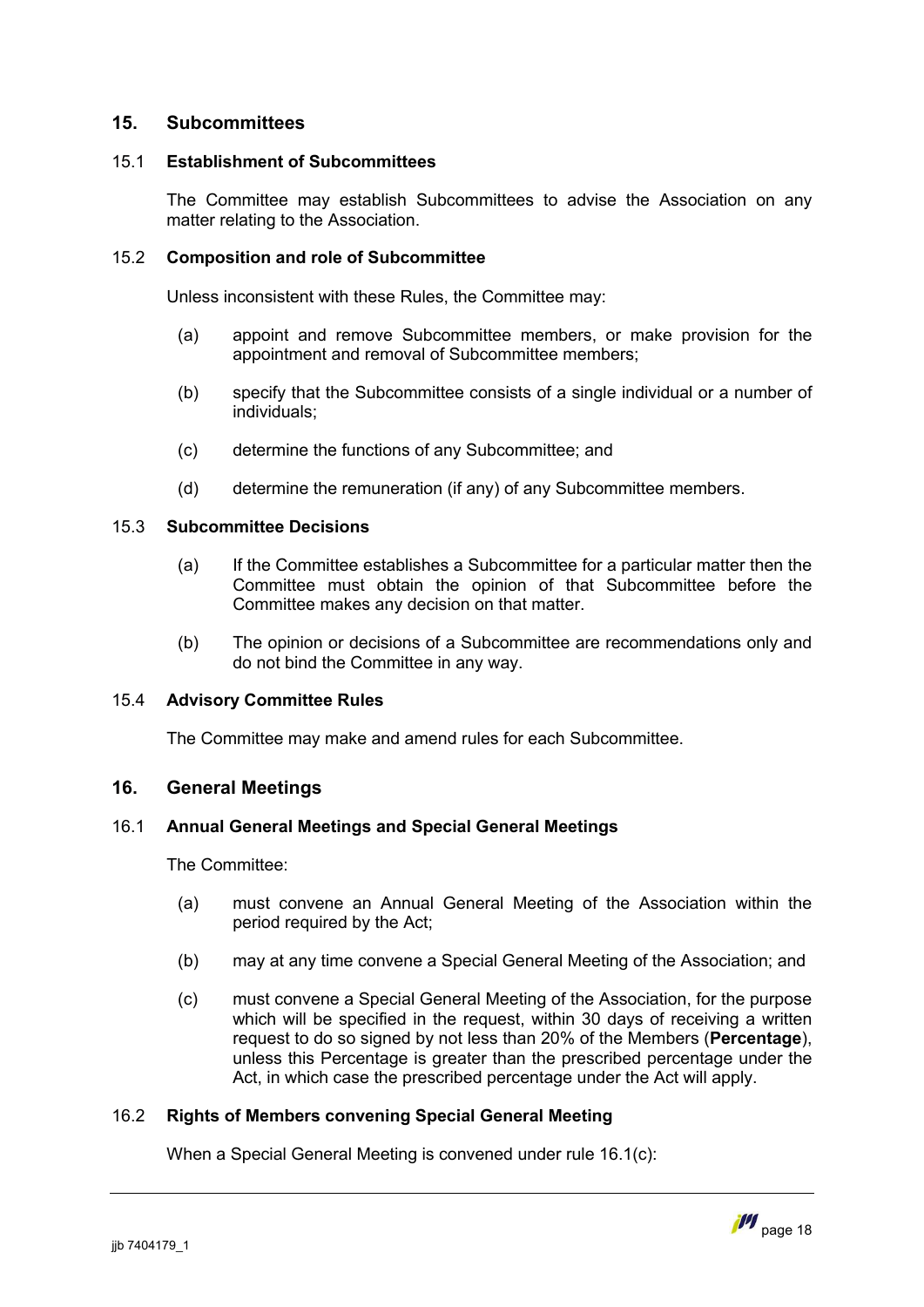- (a) the Committee must:
	- (i) provide notice to all Members of the Special General Meeting in accordance with rule 16.3; or
	- (ii) ensure that the Members convening the Special General Meeting are supplied with the Register of Members in accordance with rule [8.1](#page-10-3) for the purpose of convening the Special General Meeting; and
- (b) the Association must pay the reasonable expenses of convening and holding the Special General Meeting.

# 16.3 **Notice of General Meeting**

<span id="page-20-0"></span>A notice of every General Meeting must:

- (a) be given to all Members and the Auditor (if any) at least 14 days prior to the date of the General Meeting, except in the case of a General Meeting at which a Special Resolution is to be considered, in which case at least 21 days notice must be given;
- (b) state the time, date and place of the General Meeting and the particulars of the business to be transacted at the General Meeting, including (where applicable), the wording of any proposed Special Resolutions, and the order in which the business is to be transacted;
- (c) state that Members may appoint another Member as a proxy for the General Meeting and include a copy of any form that the Committee has approved for the appointment of a proxy;
- (d) contain details of the Association's voting procedures, including how to vote by post, electronic transmission, and proxy; and
- (e) be delivered by hand, sent by prepaid post or sent by electronic transmission to every Member in accordance with each Member's contact details appearing in the Register of Members in accordance with rule [8.1.](#page-10-3)

#### 16.4 **Quorum**

- (a) A quorum of a General Meeting is 15 of Members.
- (b) If a quorum is not obtained within thirty minutes of the time appointed for the General Meeting:
	- $(i)$  in the case of a meeting convened pursuant to rule 16.1 $(c)$ , the General Meeting will lapse; and
	- (ii) in the case of any other General Meeting, the General Meeting will be adjourned to a date and time as determined by the Committee.
- (c) There will not be transacted at any adjourned General Meeting any business other than the business left unfinished at or on the agenda of the General Meeting which was adjourned.

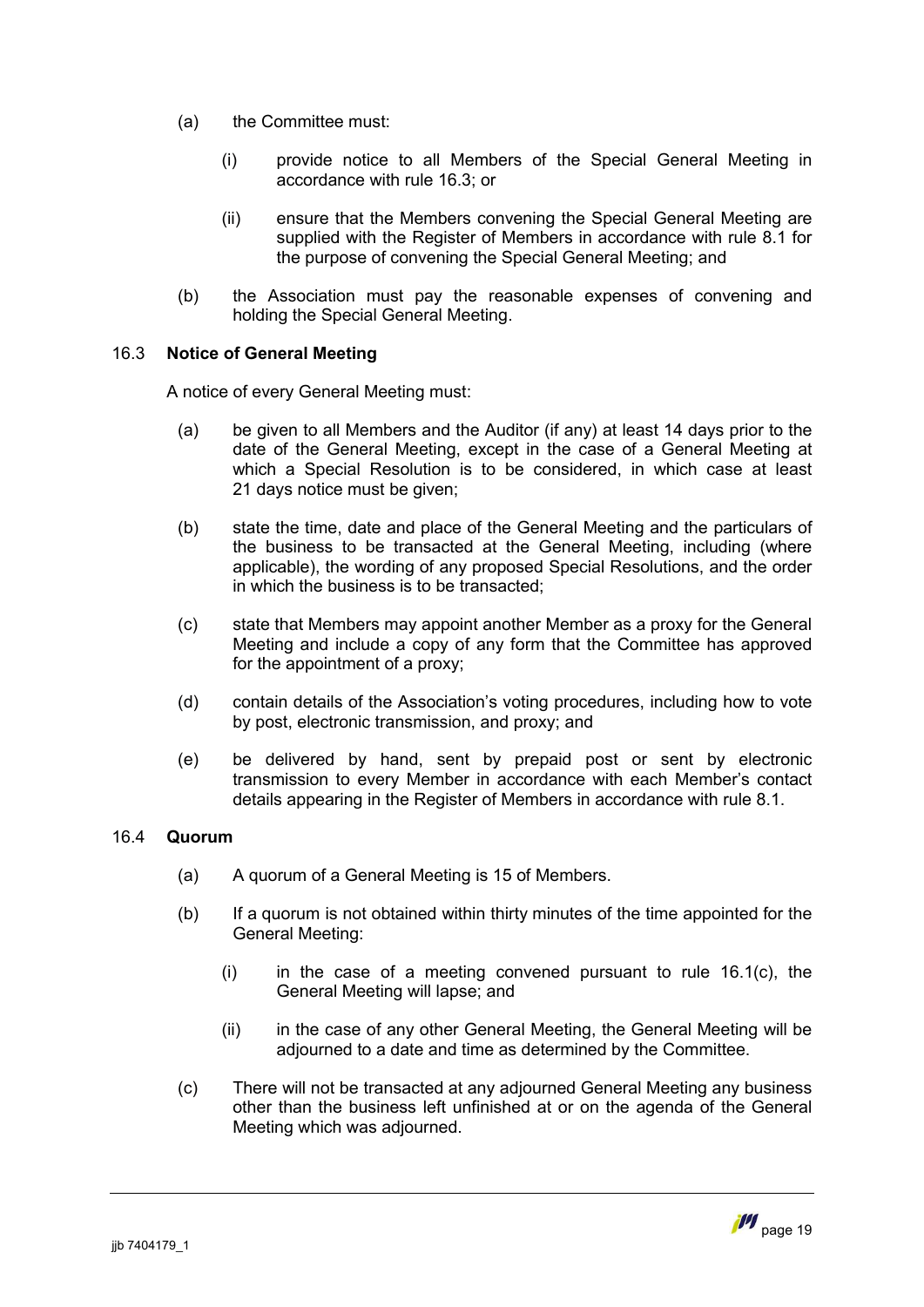(d) When a General Meeting is adjourned for a period of 30 days or more, the Association must give notice under rule 16.3 of the adjourned General Meeting as if that General Meeting was a n[ew Ge](#page-20-0)neral Meeting.

# 16.5 **Chairperson of General Meetings**

- (a) Subject to rule [16.5\(b\),](#page-21-0) at every General Meeting the President, or in the President's absence the Vice President , will preside as chairperson of the General Meeting.
- <span id="page-21-0"></span>(b) In the absence of both the President and the Vice President , the Members must elect a Committee Member to preside as chairperson.
- (c) The chairperson may:
	- (i) with the consent of the General Meeting, adjourn any General Meeting from time to time and from place to place; and
	- (ii) impose reasonable time limits on the speakers on any motion.

# 16.6 **Voting at General Meetings**

- (a) Every Full Member present at a General Meeting has a deliberative vote.
- (b) Unless otherwise provided in these Rules or the Act, any resolution at a General Meeting will be carried by a simple majority of the Members present on a show of hands.
- (c) The chairperson does not have a casting vote.
- (d) At any General Meeting, a declaration by the chairperson that a resolution has been carried and an entry to that effect in the minute book of the proceedings of the Association under rule 16.12, is conclusive evidence of the fact unless, during the General Me[eting a](#page-22-0)t which the resolution is considered, a poll is demanded in accordance with rule [16.6\(e\)](#page-21-1).
- <span id="page-21-1"></span>(e) At a General Meeting, a poll may be demanded by the chairperson or by three or more Members present and, if so demanded, must be taken in such manner as the chairperson directs.
- (f) If a poll is demanded and taken under rule  $16.6(e)$ , a declaration by the chairperson of the result of the poll is evidence of the matter so declared.

# 16.7 **Proxies**

- <span id="page-21-2"></span>(a) A Member may appoint an individual who is a Member as his or her proxy to vote and speak on his or her behalf at a General Meeting.
- (b) The appointment of a proxy must be in writing by the Member making the appointment.
- (c) The Member appointing the proxy may give specific directions as to how the proxy is to vote on his or her behalf.

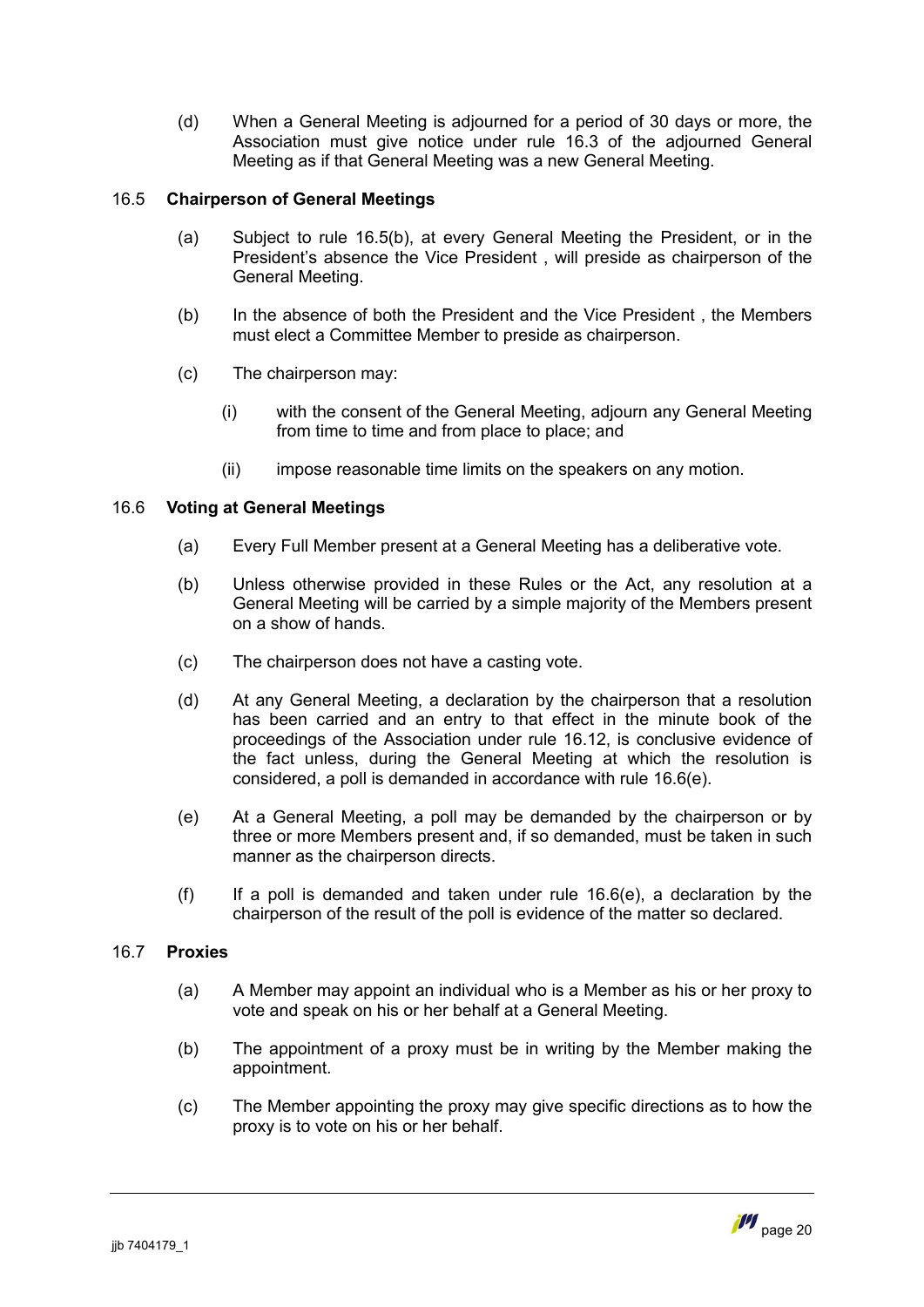- (d) If no instructions are given to the proxy, the proxy may vote as the proxy sees fit.
- (e) If the Committee has approved a form for the appointment of a proxy, the appointing Member must use that form.
- (f) A form appointing a proxy is of no effect unless it is received by the Association before the commencement of the General Meeting for which the proxy is appointed.

### 16.8 **Auditor's Right to be Heard**

The Auditor (if any) is entitled to attend and be heard at a General Meeting on any part of the business of that meeting that concerns the Auditor (if any) in their professional capacity.

#### 16.9 **Use of Technology at General Meeting**

- (a) The Association may hold a General Meeting at 2 or more venues using any technology that gives the Members entitled to be heard at a General Meeting, a reasonable opportunity to participate.
- (b) The Members may only withdraw their consent for the use of technology by a resolution of the Association at a General Meeting.

#### 16.10 **Postponing or Cancelling a Meeting**

- (a) Subject to rule [16.10\(b\),](#page-22-1) the Committee may change the venue for, postpone or cancel a General Meeting at its own discretion.
- <span id="page-22-1"></span>(b) If a Special General Meeting is called under rule [16.1\(c\),](#page-19-3) the Committee must not cancel it without the consent of the relevant Members.

#### 16.11 **Annual General Meeting**

Every Annual General Meeting must consider the following business in the following order:

- (a) the confirmation and amendment (if necessary) of the minutes of the previous Annual General Meeting;
- (b) the disclosure of the nature and extent of all material personal interests required to be disclosed under rule [14.6\(a\)](#page-17-1) (if any);
- (c) the consideration of the financial accounts of the Association and reports of the Committee; and
- (d) any other business specified in the notice convening the Annual General Meeting.

#### 16.12 **Minutes of General Meetings**

<span id="page-22-0"></span>(a) The Secretary, or such other person nominated and authorised by the Committee, must cause proper minutes of all proceedings of every General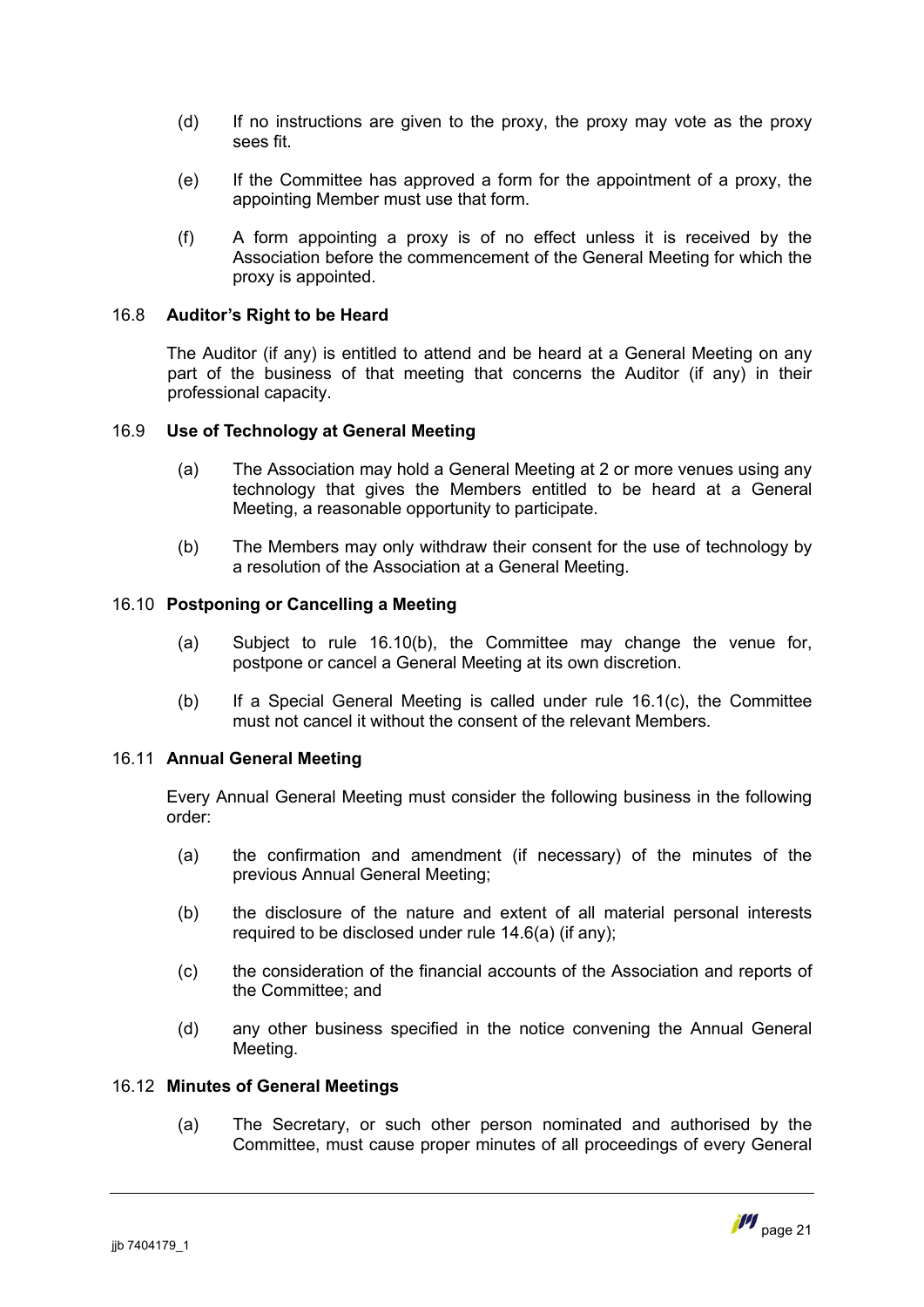Meeting to be entered into a minute book within 30 days after the holding of each such General Meeting.

- (b) The minutes referred to under rule [16.12\(a\)](#page-23-1) must record:
	- (i) the names of all Members who attended the meeting;
	- (ii) any proxy forms validly received in accordance with rule [16.7](#page-21-2);
	- (iii) details of any material personal interest disclosed by a Committee Member at the General Meeting; and
	- (iv) all resolutions passed by the General Meeting.
- (c) The minutes created under rule [16.12\(a\)](#page-23-1) when signed by the chairperson of the General Meeting are, until the contrary is proved, evidence that:
	- (i) the General Meeting was duly convened and held;
	- (ii) all proceedings recorded as having taken place at the General Meeting did in fact take place; and
	- (iii) all appointments reported to have been made at the General Meeting have been validly made.

# **17. Dispute resolution**

- <span id="page-23-0"></span>(a) The dispute resolution procedure set out in this rule [17](#page-23-0) applies to disputes arising under or in relation to these Rules between:
	- (i) a Member and another Member; and
	- (ii) a Member and the Association.
- (b) The parties to a dispute must meet and discuss the matter in dispute, and, if possible, resolve the dispute within 14 days after the dispute comes to the attention of all of the parties.
- (c) If the parties are unable to resolve the dispute at the meeting, or if a party fails to attend that meeting, then the parties must, within 10 days, arrange to hold a meeting in the presence of a registered mediator.
- (d) The parties to the dispute must, in good faith, attempt to settle the dispute by mediation.
- <span id="page-23-1"></span>(e) The mediator, in conducting the mediation, must:
	- (i) give the parties to the mediation process every opportunity to be heard;
	- (ii) allow due consideration by all parties of any written statement submitted by any party; and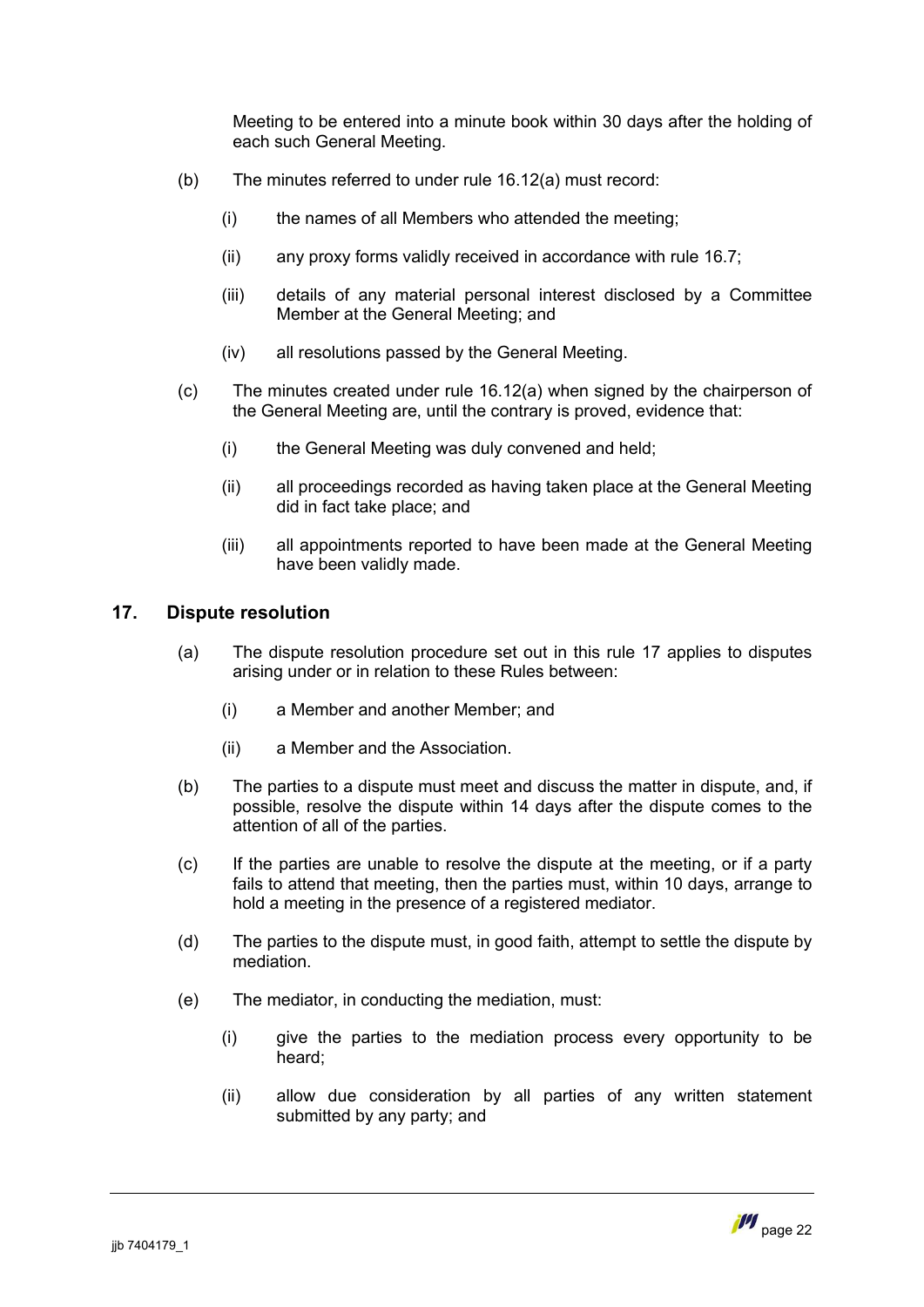- (iii) ensure that natural justice is accorded to the parties to the dispute throughout the mediation process.
- (f) The mediator must not determine the dispute.
- (g) The mediation must be confidential and without prejudice.
- (h) If the mediation process does not result in the dispute being resolved, the parties may seek to resolve the dispute in accordance with the Act or otherwise at law.

# <span id="page-24-0"></span>**18. Indemnity**

# 18.1 **Members bound by Rules and decisions of Committee**

- (a) Every Member agrees to comply with these Rules.
- (b) Every Member is bound by the decisions of the Committee.

#### 18.2 **Committee Members not liable**

No Committee Member is liable for the acts of any other Committee Member, or for any loss or damage or expense suffered or incurred by the Association, unless the same is caused by the Committee Member's own wilful act, wilful neglect or wilful default.

#### 18.3 **Indemnification of the Committee Members**

Each Committee Member is indemnified out of the funds of the Association against any losses, costs or expenses incurred by the Committee Member in the discharge of the Committee Member's duties, except where such losses, costs and expenses are incurred by the Committee Member's own wilful act, wilful neglect or wilful default.

# **19. Auditor**

- <span id="page-24-1"></span>(a) The Association must have its financial report for each Financial Year audited or reviewed in accordance with the provisions of the Act.
- (b) The Association must appoint an auditor or reviewer, as the case may be, in accordance with the provisions of the Act.

# **20. Inspection of records and documents of the Association**

<span id="page-24-2"></span>In accordance with the requirements of the Act, a Member may inspect:

- (a) these Rules;
- (b) the Register of Members in accordance with rule [9.2](#page-10-4); and
- (c) the record of Committee Members in accordance with rule [13.1\(f\)](#page-15-1).

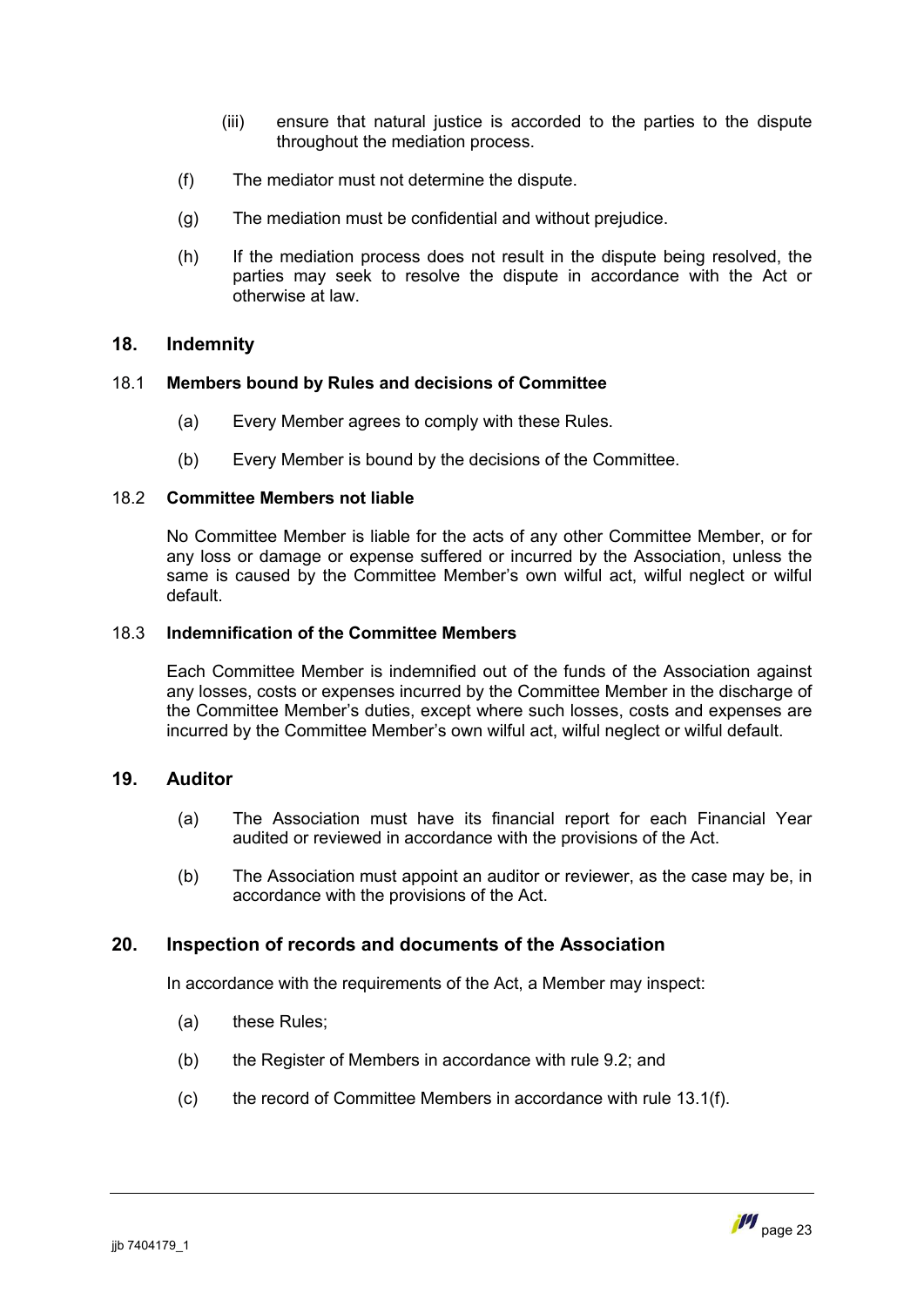# <span id="page-25-0"></span>**21. Notices**

# 21.1 **Service on Members or Committee Members**

- (a) A notice under these Rules is deemed to be properly served if the notice is addressed and delivered to the Member in person, by pre-paid post or by email as per the details contained in the Register of Members.
- (b) The non receipt of, or the omission to send to any Member or Committee Member, any notice or other document required to be sent to a Member under these Rules does not invalidate any General Meeting or Committee Meeting.

# 21.2 **Service on the Association**

A notice may be served on the Association by either email, post or personal delivery to the Secretary or President.

#### 21.3 **Time for service of notice**

A notice is deemed to have been received by a Member or other person if:

- (a) personally delivered, on the day of delivery;
- (b) served by pre-paid post, on the day following that upon which it is posted;
- (c) if sent electronically, on the date that the electronic communication was sent,

but if the communication is taken to be received on a day that is not a Business Day or after 5.00pm, it is taken to be received at 9.00am on the next Business Day.

# **22. Executing documents and Common Seal**

- <span id="page-25-1"></span>(a) The Association may execute a document without using a common seal if the document is signed by:
	- (i) 2 Committee Members; or
	- (ii) 1 Committee Member and a person authorised by the Committee.
- (b) If the Association has a common seal:
	- (i) the name of the Association must appear in legible characters on the common seal; and
	- (ii) a document may only be sealed with the common seal by the authority of the Committee and in the presence of:
		- (A) 2 Committee Members; or
		- (B) 1 Committee Member and a person authorised by the **Committee**